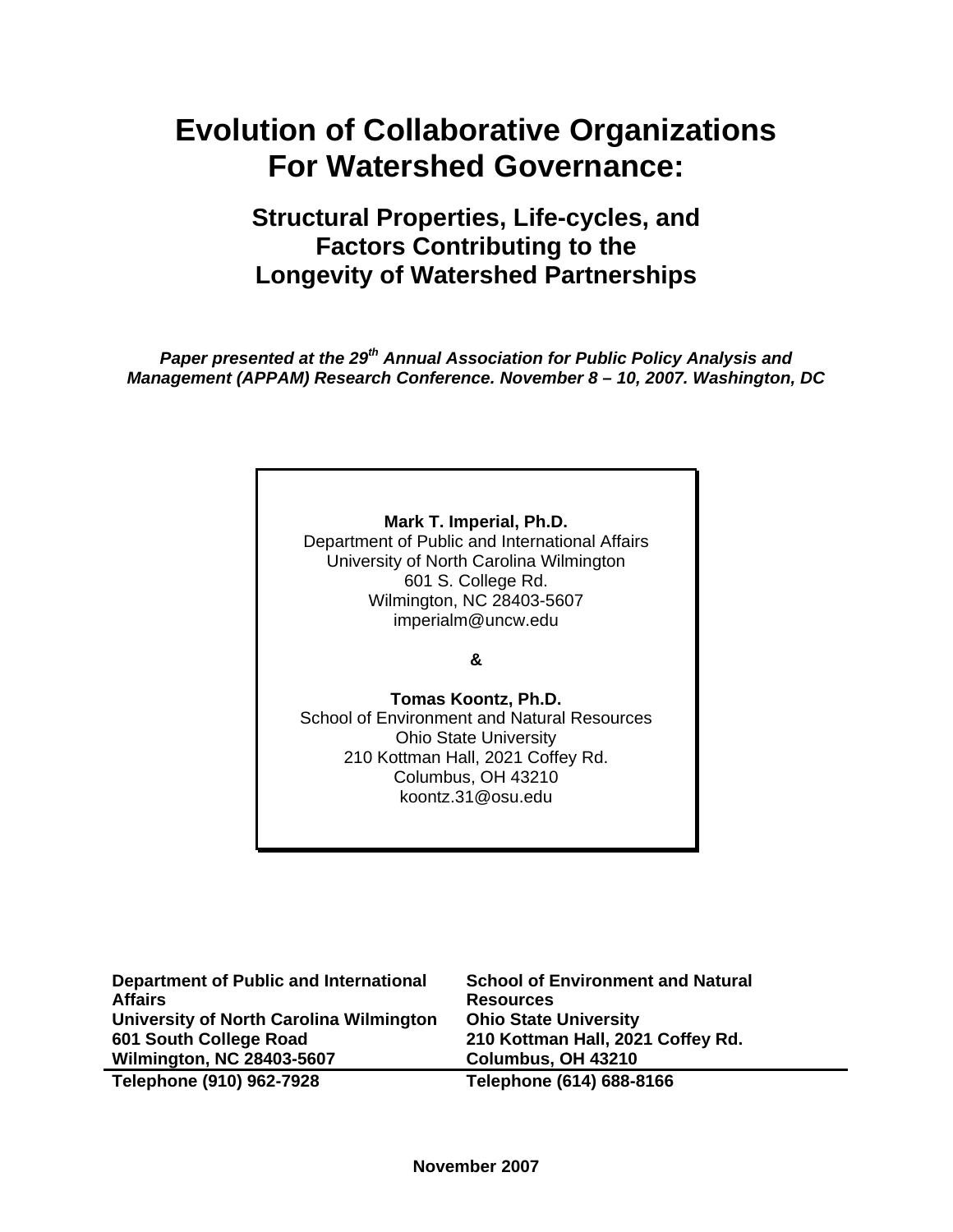## **Evolution of Collaborative Organizations for Watershed Governance: Structural Properties, Life-Cycles, and Factors Contributing to the Longevity of Watershed Partnerships**

Mark T. Imperial, University of North Carolina Wilmington, [imperialm@uncw.edu](mailto:imperialm@uncw.edu) Tomas Koontz, Ohio State University, [koontz.31@osu.edu](mailto:koontz.31@osu.edu)

## **Abstract**

This paper is primarily interested in the developmental processes associated with collaborative organizations. When a group of individuals or organizations embraces collaborative processes, makes joint decisions, and acts as a single entity, that group becomes what we term a collaborative organization – a "second order organization" whose membership includes other organizations (or individuals). These organizations are called such things as alliances, partnerships, and watershed management organizations. They are also analytically distinct from the network form of governance because the organizational structure embodying the partnership often relies on other forms of social coordination. Unfortunately, there is little attention in the collaborative environmental management (CEM) literature to the structural properties of this organizational form or how they evolve over time.

This study relies on literature from organizational theory, interorganizational network, collaboration, and institutional rational choice literatures to develop testable propositions related to two research questions: (1) How do collaborative organizations evolve? (2) What are the structural properties of collaborative organizations that influence their ability to persist over time? An improved understanding of the structural properties of collaborative organizations and their evolutionary dynamics (i.e., life-cycles) is important because it advances our understanding of collaborative public management. We also argue that this organizational approach to studying watershed partnerships has a distinct advantage because it provides a means of systematically analyzing, comparing, and contrasting the structure of a watershed partnership.

We begin our analysis by drawing a distinction between the collaboration that occurs among the members of an interorganizational network and the collaborative organizational form in order to illustrate that networks and hierarchical forms of organization are two different mechanisms for improving the governance of a watershed (markets are the third mechanism). We then draw upon the broad literature on organizational life-cycles to understand the developmental processes of a collaborative organization because they often create the parameters that influence the development of its future organizational strategy, structure, and process. A summary model of organizational life-cycles is then used to identify the clusters of issues and problems that the members of a collaborative organization are likely to confront during each stage of development.

Structural inertia theory is then used to argue that collaborative organizations with structures that are reliable, accountable, and reproducible will result in a level of inertia (i.e., stability) that makes them more likely to survive. A framework for describing the structure of a collaborative organization is then presented that focuses on the formal and informal rules that govern the routines, competencies, and repetitive patterns of interaction among organizational members. Our framework argues that member and strategy rules define the collaborative organization's boundaries. Decision rules shape preference aggregation, the distribution of power, distribution of roles and responsibilities, and distribution of participation. Coordination rules focus on exchange relations, monitoring, dispute resolution, and enforcement. We argue that the configuration of the four sets of rules can be used to systematically analyze and compare the structure of collaborative organizations.

We then draw upon well-established "liability of newness" theory to argue that, all else being equal, collaborative organizations have a higher risk of death during the early stages of their life-cycle. We then argue the legitimacy of a collaborative organization is positively related to survival. Moreover, collaborative organizations that have institutionalized (i.e., formalized) their rule structures are more likely to survive than when they rely on informal structures.

The paper then concludes with a discussion of the implications and directions for future research.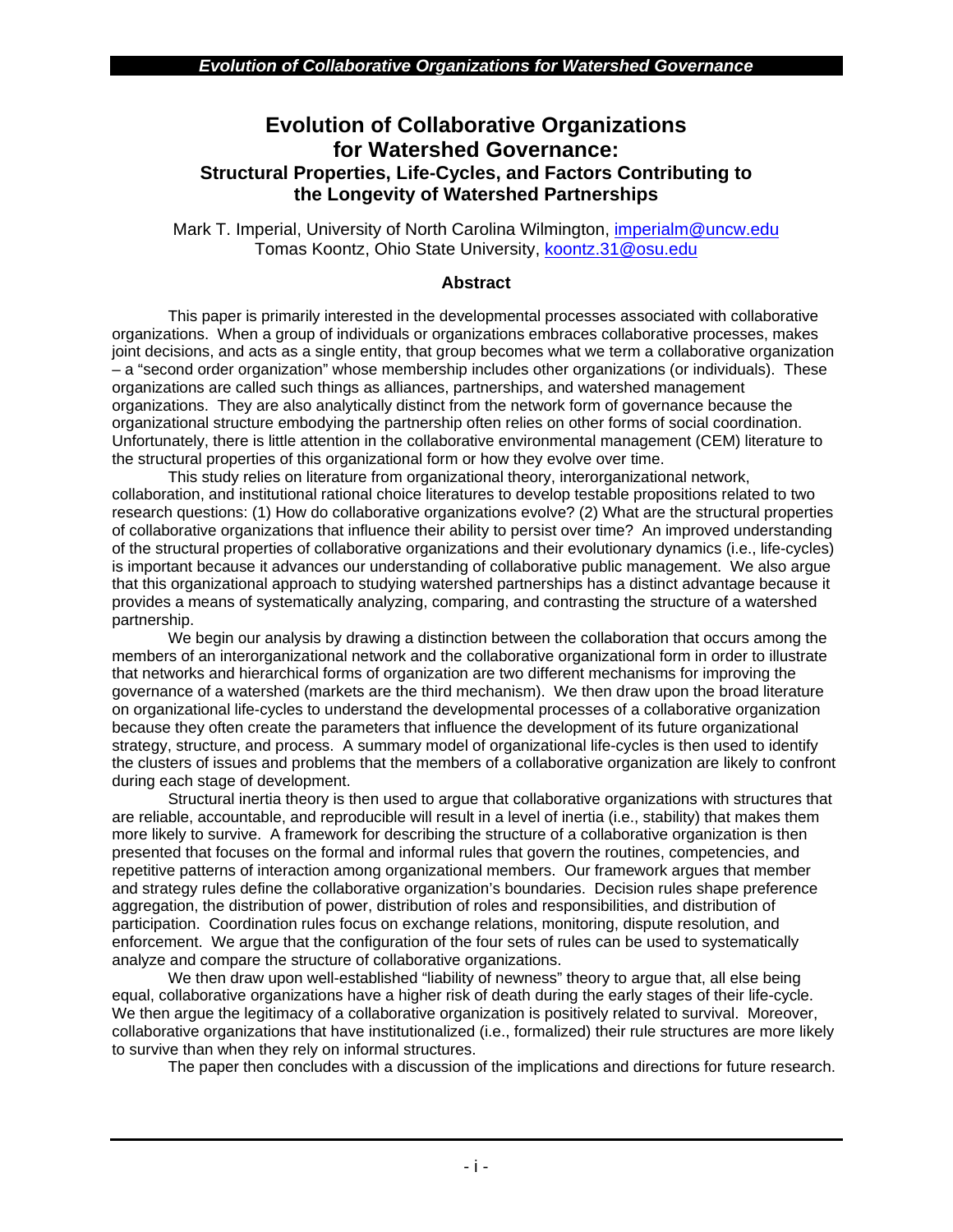## **Evolution of Collaborative Organizations for Watershed Governance: Structural Properties, Life-Cycles, and Factors Contributing to the Longevity of Watershed Partnerships**

## **Introduction**

A growing number of governmental organizations at the local, state, and federal level collaborate with nongovernmental organizations and individuals to solve collective problems. Such collaborative efforts often lead to the creation of a "second order organization" or what we term a collaborative organization that consists of an organization of organizations (or individuals) whose purpose is often to enhance the governance of the broader interorganizational network. Unfortunately, the structural properties of these organizations, the functions they provide, or the factors that increase the likelihood that these organizational arrangements endure over time is poorly understood. This is particularly true of watershed management partnerships and other forms of partnerships in the area of collaborative environmental management (CEM). This knowledge gap hinders our ability to design collaborative management processes. It is especially troublesome because policy problems (e.g., environment, health care, social service delivery) often require a sustained effort by public and nonprofit organizations over many years. Thus, it is important to have theory to guide practitioners seeking to craft collaborative organizations that can stand the test of time.

This paper utilizes organizational theory, interorganizational network, collaboration, and institutional rational choice research to develop theory related to the structural properties and life-cycles of what we term "collaborative organizations". In the watershed management and collaborative environmental management (CEM) literatures, these collaborative organizations are often called a variety of things such as alliances, partnerships, and watershed management organizations.

Our goal is to develop testable propositions related to the structural properties and evolutionary trajectory of collaborative organizations, and identify factors that influence their ability to endure over a sustained period of time. Specifically, we are interested in answering two research questions:

- (1) How do collaborative organizations evolve?
- (2) What are the structural properties of collaborative organizations that influence their ability to persist over time?

An improved understanding of the structural properties of collaborative organizations and their evolutionary dynamics (i.e., life-cycles) should advance our understanding of CEM while contributing to our broader understanding of collaborative public management. Thus, our paper should provide guidance to practitioners involved in crafting collaborative organizational arrangements.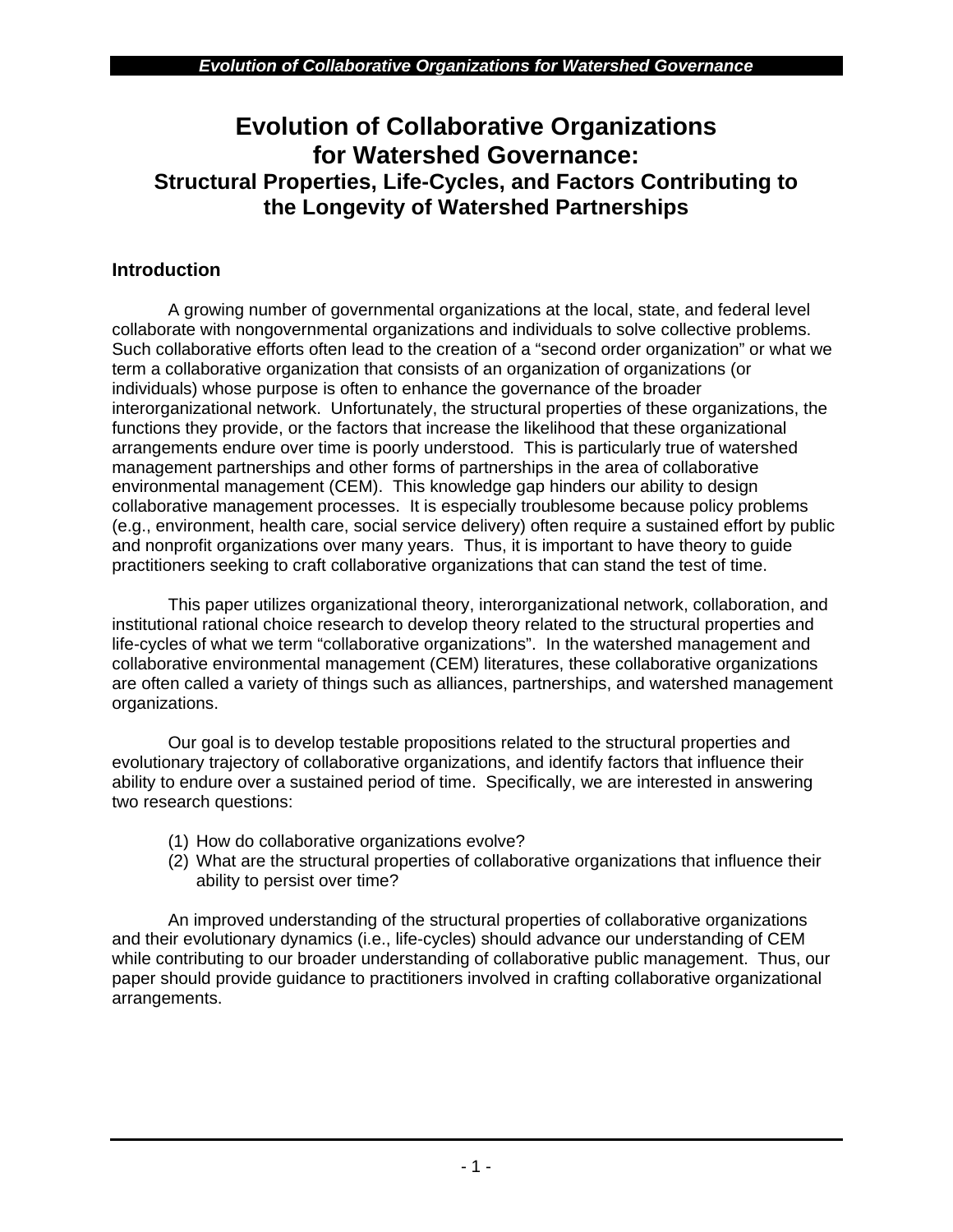## **Emergence of Collaborative Environmental Management**

Collaborative management increasingly replaces hierarchical management in many policy areas (Agranoff & McGuire 2003, 2001). In a world of globalizing information and increasingly dispersed power, collaboration has emerged as an important governance strategy (McGuire 2006). The growth of complex and "wicked" problems which have no clear solutions necessitates collaborative structures (O'Toole 1997). As noted in a recent special issue of *Public Administration Review*: "[T]he past 10 years have seen an explosion of new developments in the area of collaborative public management." (O'Leary et al. 2006, 6)

Nowhere is the growth in collaborative management more prominent than in the environmental arena. In the early 1990s, the U.S. EPA began its Community Based Environmental Program, the Forest Service emphasized collaborative planning with stakeholders, and 18 federal land managing agencies adopted ecosystem management approaches that included collaboration as a central tenet (Carr et al. 1998, Morrissey et al. 1994). In 2000, both the Secretary of the Interior and of Agriculture announced a watershedbased approach for land and resource management, calling for agencies to collaborate with state and local governments, citizens, and interest groups (U.S.D.A. & U.S. D.O.C. 2000). While government policy was shifting toward collaborative approaches, grassroots groups of diverse stakeholders increasingly organized to focus on local environmental concerns such as watersheds (Yaffee et al. 1996; Sabatier et al. 2005; Brick & Weber 2001; Moore 2001).

Watersheds have proven to be a useful policy subsystem for examining collaborative environmental management (CEM) processes. There is now a broad range of research highlighting the important role collaboration has within these governance systems (Imperial 2005a, 2004; Leach, et al. 2002; Leach & Pelkey 2001; Born & Genskow 2001; Imperial & Hennessey 2000; Wondolleck & Yaffee 2000). Indeed, there appears to be a high latent potential for using collaboration to improve watershed governance (Imperial 2005a). Watersheds span political, geographic, and ideological boundaries. Policies and programs are specialized by medium, geographic location, statute, or function (e.g., permitting, enforcement, public education, installing BMPs, issuing grants). The corresponding institutional fragmentation limits any organization's ability to accomplish its mission by acting alone, while creating numerous opportunities for joint action. Thus, environmental problem solving within a watershed's interorganizational networks requires organizations (and the individuals within them) to find ways to collaborate and work together over sustained periods of time to undertake the actions necessary to improve environmental outcomes directly (e.g., restoration projects, changes in permitting processes, etc) or indirectly (e.g., education, improved agency decision making, etc.).

Although locally oriented, collaborative watershed partnerships can garner substantial resources such as public funding and political support. For example, the U.S. EPA's Section 319 grant program emphasizes community-based approaches by providing funding to local watershed organizations to develop and implement management plans (Davenport et al. 1996). State and local governments may contribute by providing watershed groups with resources such as funding, technical assistance, and personnel (Collins et al. 1998; Steelman & Carmin 2002; Nikolic 2005; Bidwell 2003; Ryan & Klug 2005). Such programs often provide the partnership with resources for a designated period of time, in hopes that this assistance will spur the group to form, plan, and conduct restoration activities while building organizational capacity such that the group can continue when government assistance runs out.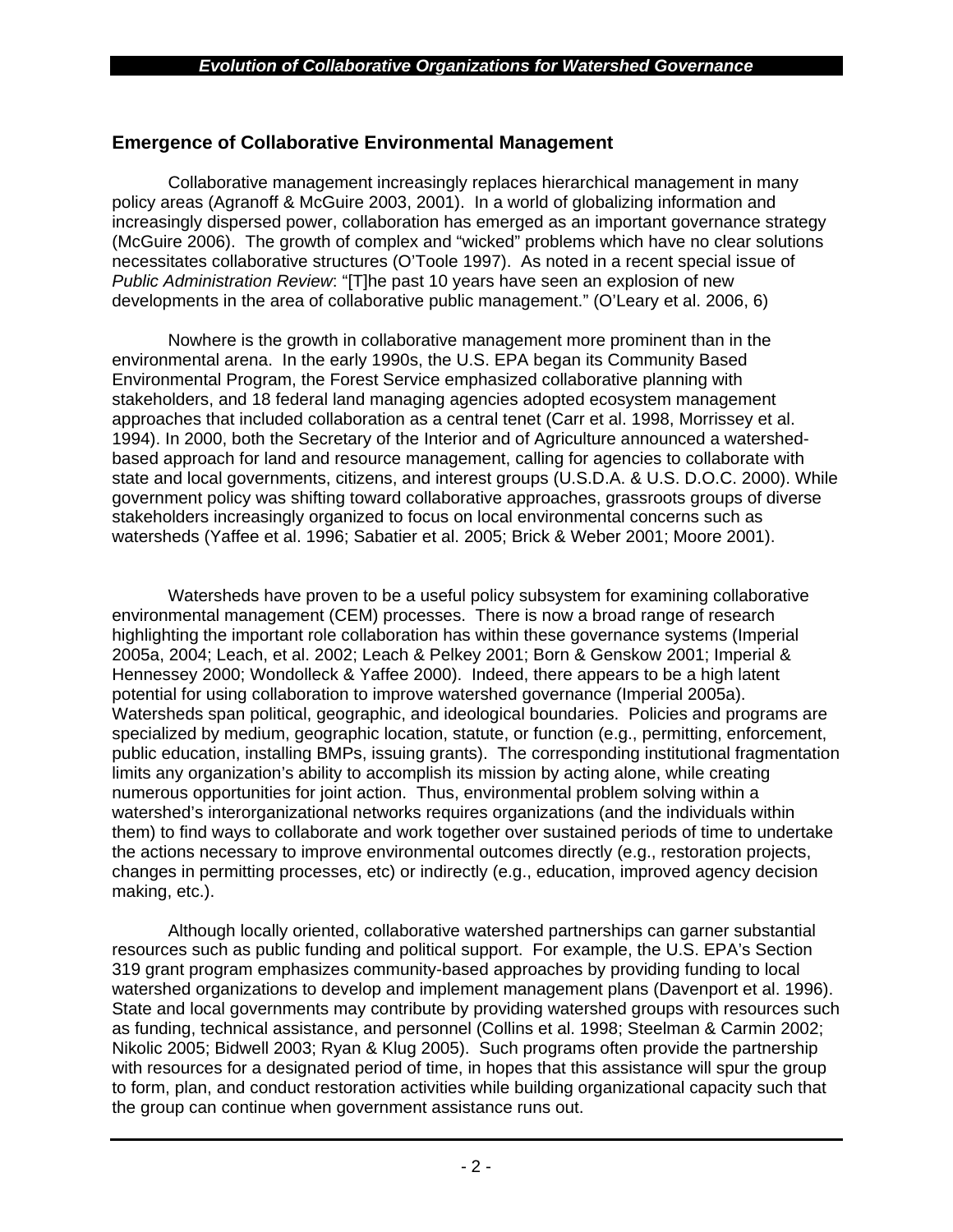By the late 1990s, empirical research describing these collaborative processes began to appear, demonstrating that there are many unique cases (e.g., Kenney 1997; Yaffee et al. 1996; Coughlin et al. 1999). Some studies identified keys to collaborative partnership effectiveness, by distilling "lessons learned" from an examination of partnerships (e.g., Mullen & Allison 1999; Thomas 1999; Born and Genskow 2000; Chess et al. 2000). These studies provide useful data to describe partnership composition, goals, resources, activities, and outputs, which vary considerably across partnerships. They also suggest factors that affect collaborative processes and, their outputs and outcomes. These factors include funding, human resources, technical resources, organization age, membership diversity, scope of activities, local context, organizational structure, and institutions (Leach et al. 2002; Leach & Sabatier 2005; Steelman & Carmin 2002; Born & Genskow 2000; Wondolleck & Yaffee 2000; Koontz & Johnson 2004; Thomas 1999; Koontz 2003).

Moving beyond bivariate relationships, recent research examines the interactive nature of CEM variables, including the structural and institutional properties of partnerships. For example, membership is a structural property that affects partnership activities (Koontz 2003), but over time, partnership activities can also impact membership (Bonnell & Koontz 2007; Koontz et al. 2004). Similarly, who participates in the partnership can shape the legitimacy of the partnership in the broader community, and such legitimacy can, in turn, encourage or discourage additional membership (Sabatier, et al. 2005).

While prior CEM studies provide an important basis for understanding what watershed partnerships look like and the range of factors that can affect their performance, they do not foster much systematic understanding. In a comprehensive review of 37 such empirical studies, Leach and Pelkey (2001) identified 210 "lessons learned." They concluded that these studies failed to promote knowledge accumulation, as most lacked rigorous multi-case comparisons and none analyzed data over long time frames. Sabatier et al. (2005) discuss similar limitations by noting that key factors are typically treated as independently affecting collaborative accomplishments; theoretical development to explain how variables interact over time is only beginning to emerge.

Another area where theoretical development is needed is to expand our understanding of the structural properties of watershed partnerships. Researchers employ different definitions of "partnerships" or avoid the problem by studying a particular type of government sponsored program where partnerships share similar organizational forms. This is particularly troubling because Moore and Koontz (2003) and Imperial (2005a) find considerable variation in the structural properties of watershed partnerships. Understanding structural properties is important because organizational scholars frequently conclude that organizational structure is inextricably linked to the strategy and processes (Miles and Snow 1978).

The lack of longitudinal research on partnerships has limited our understanding of their evolutionary dynamics. Researchers tend to analyze partnerships at one point in time rather than examine their life-cycles. However, as Imperial and Hennessy (2000) demonstrate in their study for the National Academy of Public Administration, there is often a long history of watershed governance efforts in some watersheds with partnerships of various structural forms coming in and out of existence when the governance system is analyzed over time. Researchers also tend to focus on partnerships centered on some form of planning process. The problem is that the structural arrangements used to guide planning are often insufficient for implementing the plan. For example, Imperial and Hennessey (2000, 1996) found that it is common for estuaries in the EPA's National Estuary Program (NEP) to change the structure of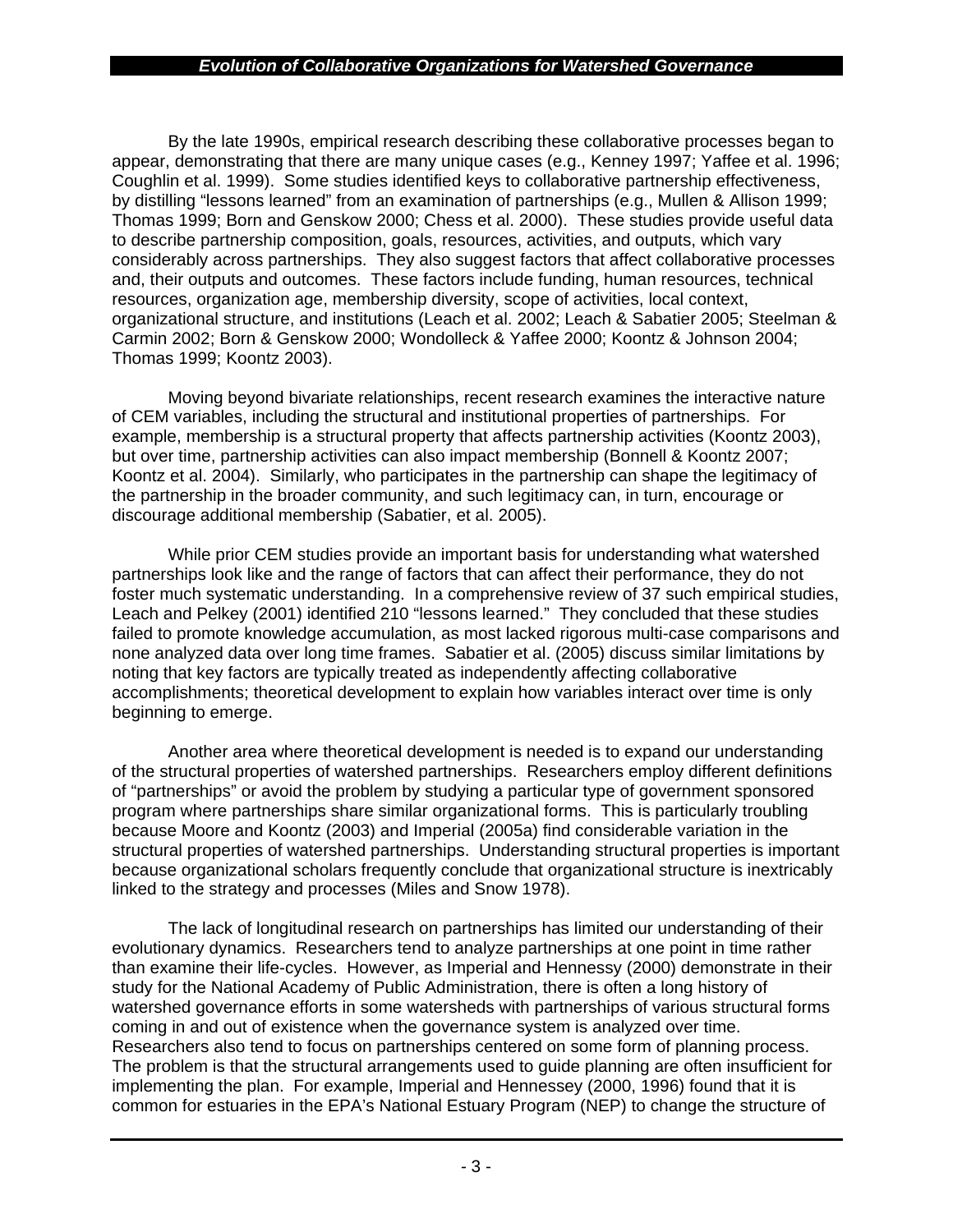their partnerships when moving from planning to implementation. In addition, as Born and Genskow (2000) have noted:

Watershed partnerships, particularly with regard to the non-governmental and citizen dimensions, generally do not have the comparatively enduring and stable character of governmental agencies and units . . . they are dynamic and nonlinear; they ebb and flow, become dormant or extinct, and resurface with old and new participants under new names and organizational forms. Furthermore, the balance of responsibility within the watershed partnership between governmental and non-governmental participants can shift markedly during the evolution of the partnership and the execution of its programs . . . (from Genskow and Born 2006, 59).

Thus, in order to improve our understanding of CEM, we must understand the organizational form of a watershed partnership as well as how it evolves over time from inception to death.

## **Collaboration, Interorganizational Networks, and Collaborative Organizations**

One of the obstacles to theory building in CEM and the broader literature on interorganizational networks is that researchers employ different definitions of what they mean by "collaboration" (Wood & Gray, 1991). Some researchers ignore the definitional question by examining a specific type of collaboration. Others recognize different types of collaboration but the analysis is mostly descriptive and little consideration is given to what differentiates activities or how they are interrelated (e.g., Wondolleck & Yaffee, 2000). We join with Bardach (1998), who defines collaboration as any joint activity by two or more organizations intended to create public value by working together rather than separately.

Regardless of the terminology (e.g., public value, collaborative advantage, relational rents), the general argument that collaboration is appropriate when it generates value, better organizational performance, or reduced transaction costs than acting alone is common in the literature (e.g., Bardach 1998; Huxham 1996; Park 1996; Dyer & Singh 1998; Zaheer & Venkatraman 1995). Collaboration is also an interactive process involving an autonomous group of rational actors who use shared rules, norms, or organizational structures to act or make collective decisions (Wood & Gray, 1991). This definition is inclusive enough to encompass a wide range of network relationships between governmental and nongovernmental organizations.

Collaboration is a particular type of network relationship. Networks are structures of interdependence involving multiple organizations that exhibit some degree of structural stability but include both formal and informal linkages and relationships (O'Toole 1997). Relations involve communication; exchange of goods, services, or resources; and the development of shared norms and expectations (Aldrich & Whetten 1981). Collaborative processes occur in different types of networks, such as implementation structures (e.g., Hjern & Porter 1981), policy networks (e.g., Kickert, et al. 1997), and policy subsystems (e.g., Sabatier and Jenkins-Smith 1999, 1993).

In a watershed, there is often a multitude of governmental and nongovernmental organizations (and sometimes individuals) focused on addressing a watershed problem. The totality of this set of organizational actors constitutes the interorganizational watershed. Following network theory, the subsets of organizations that collaborate and work together in a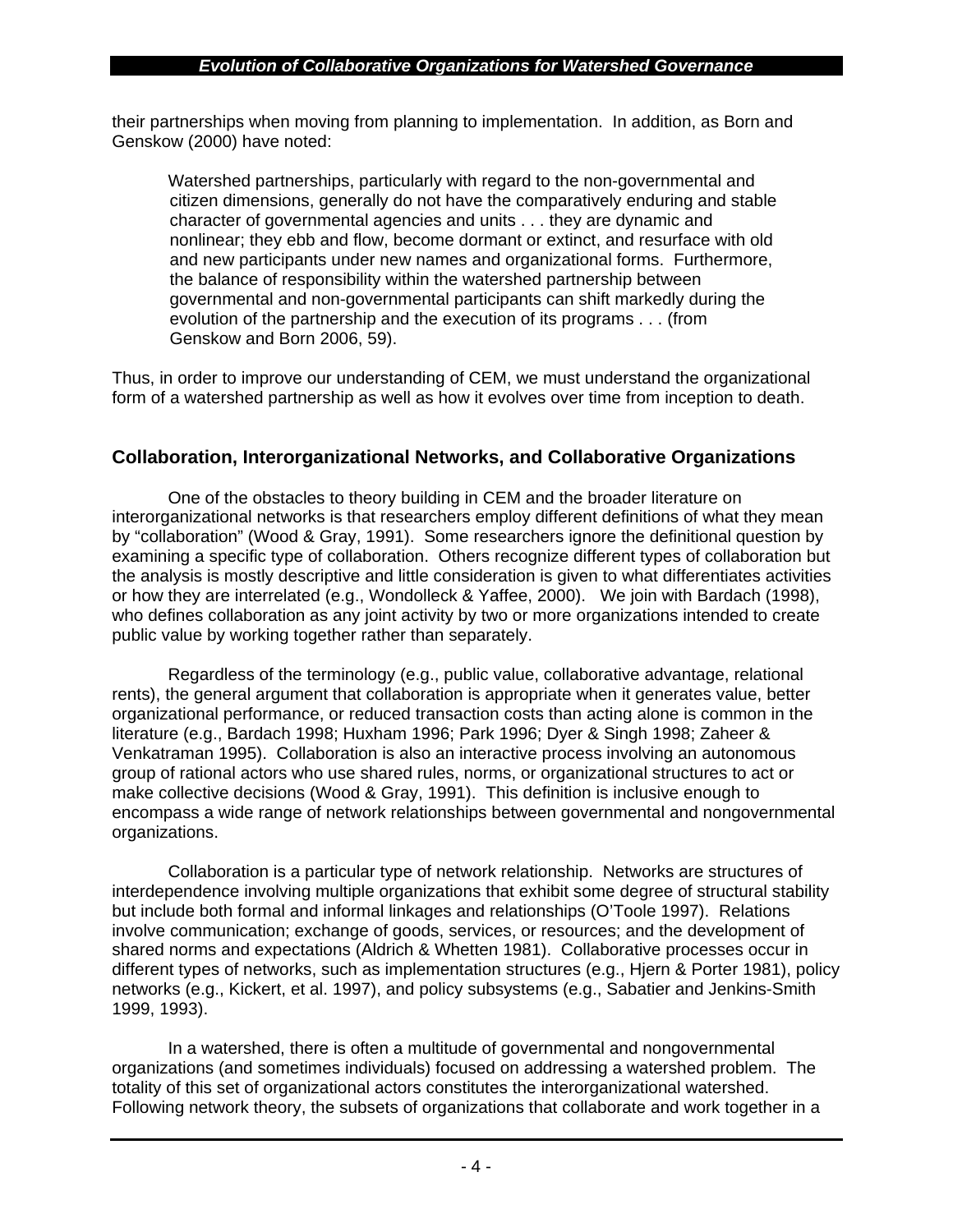temporary or ongoing basis to address watershed problems are considered action sets. As Imperial's (2005a) levels of collaborative action framework (LCAF) observes, within any watershed governance system there may be a wide range of collaborative activities underway at any time at the operational, policy making, and institutional level. These activities may or not be related to one another but are being done with the express purpose of enhancing the governance of the larger interorganizational network by creating processes that achieve social coordination. Each collaborative process is governed by its own set of rules that structure the relations among actors, which are conducted primarily on the basis of mutual benefit, trust, and reciprocity – hallmarks of the network mode of governance (Lowndes and Skilcher 1998).

## *What is a "Collaborative Organization"?*

When a group of individuals or organizations embraces collaborative processes, makes joint decisions, and acts as a single entity, that group is acting as a new organization (Jones, et al. 1997; Finn 1996). The by-product of collaborative activities whether intentional or unintentional is the creation of a new organization – a "second order organization" whose membership includes other organizations and possibly individuals with no organizational affiliation (e.g., representative of an affected stakeholder group). Researchers refer to this organizational form in different ways including partnerships (e.g., Teisman & Klijn, 2002), coalitions, alliances/strategic alliances (e.g., Dyer & Singh, 1998; Osborn and Hagedoorn 1997; Gulati, 1995), consortiums, network broker (Mandell, 1984), and network administrative organizations (Provan & Milward, 2001). This difference in terminology often reflects the fact that the researchers are examining different types of organizational arrangements that vary in their structural properties and contexts.

Imperial (2005a) categorizes this as "institutional level" collaboration because the members of the partnership have institutionalized a set of formal or informal rules and norms that govern its members' collective behavior with respect to some strategy or process. They may also adopt rules and norms that encourage or govern collaborative activities at the operational or policy making levels (Imperial 2005a). Imperial (2005a) refers to this new organizational form as a collaborative organization where relationships are based on formal or informal agreements between the members that give concrete expression to this new organizational form (Lowndes and Skelcher 1998).

Collaborative organizations are analytically distinct from the network form of governance because the organizational structure embodying the partnership often relies on other forms of social coordination. Different modes of governance are likely to be appropriate at different stages of the collaborative organization's development (Lowndes and Skelcher 1998). While relations based on mutual benefit, trust, and reciprocity is common in the early stages of developing a collaborative organizations (i.e., the network form of governance), partners need not trust each other and it could even be an inappropriate basis for governing the wide variety of tasks undertaken by a multi-organizational partnership once it has evolved (Lowndes and Skelcher 1998). Instead, the governance systems begin to rely on hierarchy and other organizational rules to govern the behavior. Membership will also create both rights and responsibilities for participating organizations, so members will have to relinquish some of the autonomy enjoyed in other forms of network relationships.

The underlying strategy of the collaborative organization is typically oriented towards improving the governance of the broader interorganizational network by coordinating, organizing, facilitating, or encouraging action by its members as well as among other network members. In some cases, the collaborative organizations acquire their own staff or have staff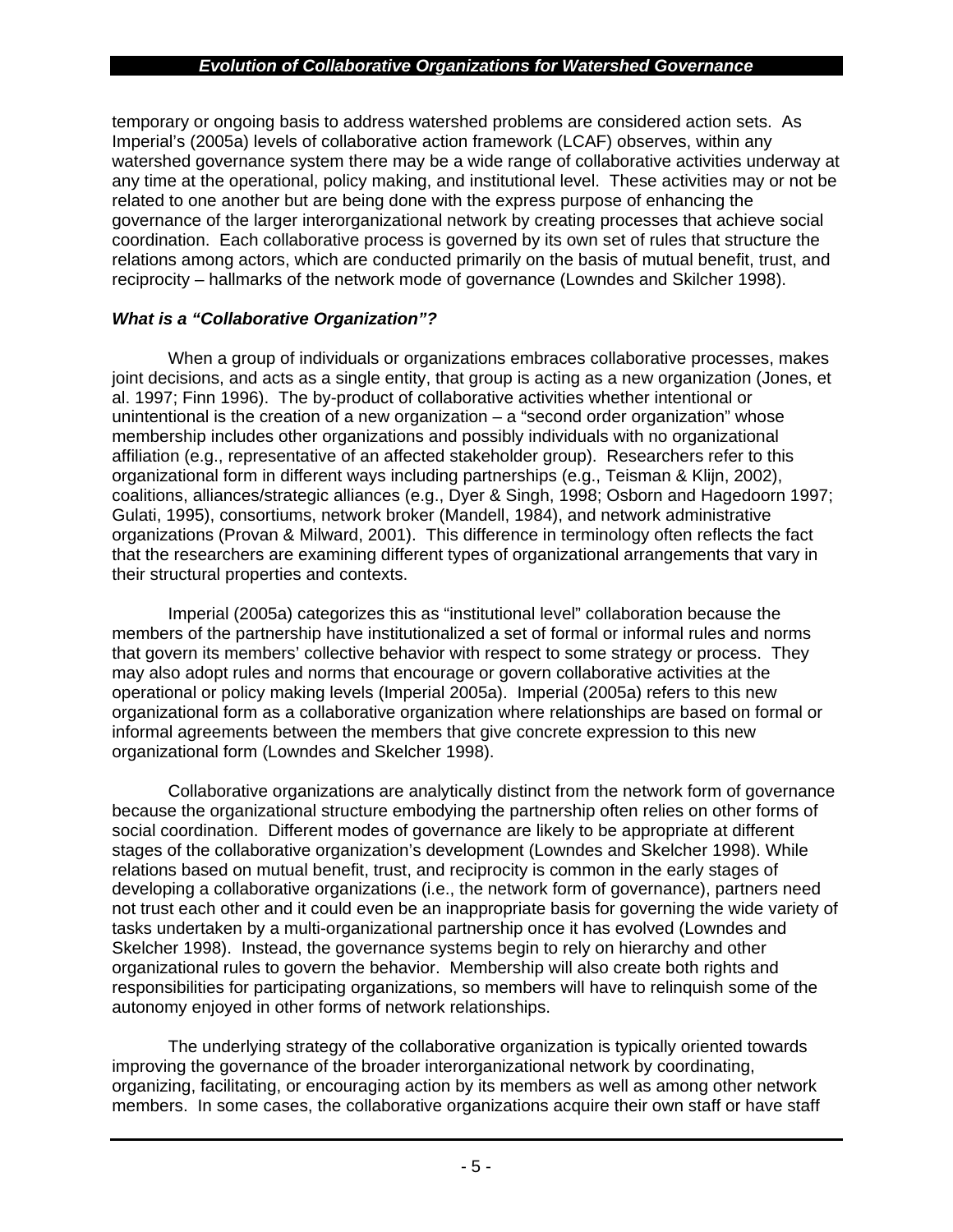support dedicated to it by one of the member organizations. By acquiring its own human resources, the collaborative organization becomes able to absorb the transaction costs associated with organizing, supporting, or conducting collaborative activities among network members. The collaborative organization is also likely created for the purpose of filling some "niche" by providing a needed good or service within the network rather than duplicating some function provided by an existing member of the network.

Collaborative organizations embody a wide range of possible organizational strategies. Some of the strategies commonly observed in the literature include serving as a convener, catalyst for action, conduit for information, advocate, organizer, funder, technical assistance provider, capacity builder, partner, dispute resolver, or facilitator (Himmelman, 1996). Research on watershed partnerships suggests that these strategies are linked in important ways to the membership of the collaborative organization (Koontz 2003; Bonnell and Koontz 2007; Koontz, et al. 2004). Membership may require sharing information or resources. It may even require or encourage participation in collaborative activities at the operational or policy-making activities (Imperial 2005a).

Collaborative organizations also vary in their formality. Some are relatively informal and are structured primarily by informal agreements and the corresponding trust and norms developed as a result of the social relationships developed through repeated interactions. Other collaborative organizations have formal structures institutionalized in state statutes, binding legal documents, or articles of incorporation (Imperial 2005a; Moore and Koontz 2003). Regardless of their level of formality, a common characteristic of this organizational form is that there tend to be no formal hierarchies among the member organizations, even though outside the collaborative organization there may be significant differences in power and authority (Huxham, 1996). They tend to rely on consensus or some form of participative decision making to compensate for imperfections resulting from other decision rules (Bardach, 1998).

## **The Evolution of Collaborative Organizations**

In this paper, we are interested primarily in the developmental processes associated with these collaborative organizations. There is a growing body of theoretical research in areas such as organizational theory, interorganizational networks, and collaboration that posit numerous theories seeking to explain why organizations voluntarily choose to enter into collaborative relationships even though collective action theory (e.g., Olson 1965), game theory's "prisoner's dilemma", and Hardin's (1968) "tragedy of the commons" offer a pessimistic view of the prospects for collaboration. Common explanations are that organizations enter into these relationships to: gain control (i.e., principal-agent theory), access resources such as money, information, or political support and legitimacy (i.e., resource dependency/exchange theory); reduce the costs of service delivery or minimize the costs associated with repeated interactions with another organization (i.e., transaction cost theory); or mimic other organizations by adopting the practices that are believed to be effective (i.e., institutional theory). All of these theories share an adaptation perspective that implies that organizations respond to emerging problems in their environments by building optimal structures and employing various strategies, one of which is participating in interorganizational networks (Kim, et al. 2006, 706).

Organizational theories also identify a wide range of factors that influence an organization's willingness or capacity to participate in collaborative activities. These factors include organizational attributes such as culture (e.g., attitudes towards change), structure (e.g., formalization, centralization, task specialization), resources (e.g., slack resources, staff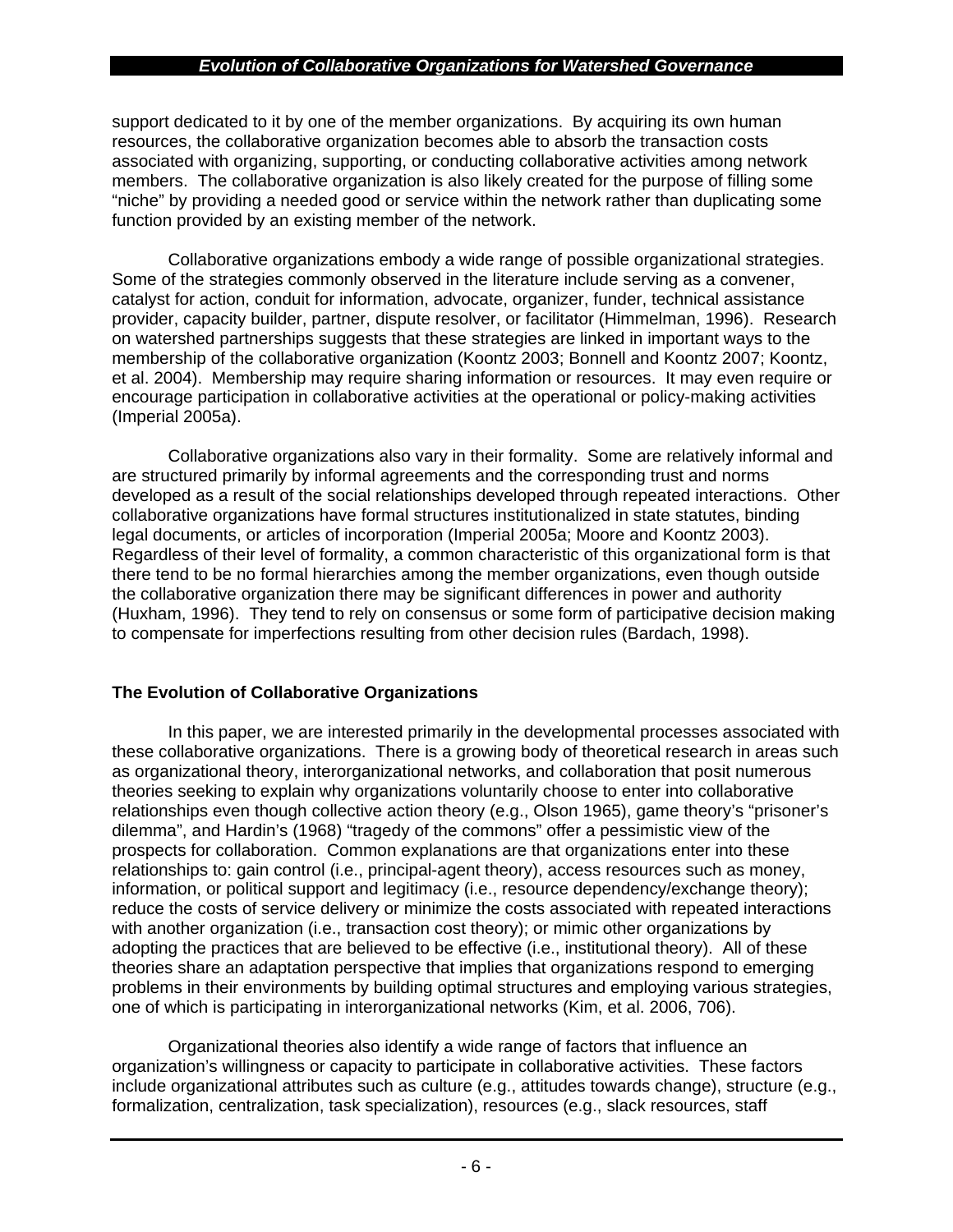expertise and training), and strategy (e.g., innovativeness, boundary spanning) (Alexander 1995). Others argue that symmetries or asymmetries of interdependence among organizations (Park 1996; Alexander 1995; Hall 1995; Alter & Hage 1993) or factors such as program rationale, shared beliefs of participants, mutual trust, and opportunities for mutual benefit (Fountain 1994; Sable 1992; Mandell 1990) influence the propensity for organizations to collaborate.

A review of these different theories is beyond the scope of this paper but it is widely recognized that there is empirical support for a variety of explanations for why organizations are willing to enter into network relationships. Instead, we are interested in what takes place once these relationships begin and these interactions give rise to the development of a new collaborative organization. It is unclear what theory or theories best explains this transition.

## *Organizational Life-Cycles and Collaborative Organizations*

Understanding the early development of an organization is important because the initial "imprinting" establishes the parameters that limit the degree and direction of future development of an organization (Stinchcombe 1965; Kimberly 1980; Cameron and Whetten 1981; Quinn and Cameron 1983). Not surprisingly, there is a great deal of research focused on studying the lifecycle of organizations (Cameron and Whetten 1981, 1983; Quinn and Cameron 1983; Whetten 1987; Miller and Friesen 1983, 1984; Smith, et al. 1985; Hanks, et al. 1993; Others). We believe it is reasonable to propose that the development of a collaborative organization undergoes a similar life-cycle process. Understanding the different stages of the life-cycle of a collaborative organization may help to predict the major problems, decisions, and opportunities that organizations will confront and might provide suggestions for appropriate responses (Cameron and Whetten 1981).

The literature on organizational life-cycles proposes a wide range of models, with various stages, and there is some debate over how the life-cycle analogy should be used. We adopt the less controversial view within the literature that views the "stages" as clusters of issues or problems that an organization's social system must resolve and that the nature of these problems suggests a sequential ordering of the developmental stages (Whetten 1987; Tushman and Romanelli 1985). Progression from one stage to the next should not be viewed as becoming more "advanced". Development also does not need to follow a linear process. For example, an older organization may change its structure in some way that requires it to revert to solving problems associated with an earlier life-cycle stage. Finally, while the last stage of a life-cycle is typically decline and death, there is no reason to presuppose that all organizations die. Accordingly, issues of decline and death are often explained differently in the literature using a variety of competing theoretical perspectives (Whetten 1987).

One of the most common life-cycle models is a four-stage summary model (Cameron and Whetten 1981, 1983; Quinn and Cameron 1983; Whetten 1987). The first stage of development is *entrepreneurial* and, it is marked by early innovation, lots of ideas, entrepreneurial activities, little planning and coordination, the formation of a "niche", and high creativity (Cameron and Whetten 1981; Quinn and Cameron 1983). It is also when the organization develops its ideology and establishes a niche that distinguishes it from other members of the interorganizational network (Cameron and Whetten 1981). During this stage, the formation of the collaborative organization is also heavily influenced by the vision of selected opinion leaders or what Khator (1999) refers to as "champions" (Quinn and Cameron 1983) and what Imperial (2004) refers to as "entrepreneurs" who view the collaborative organization as a means to attract resources.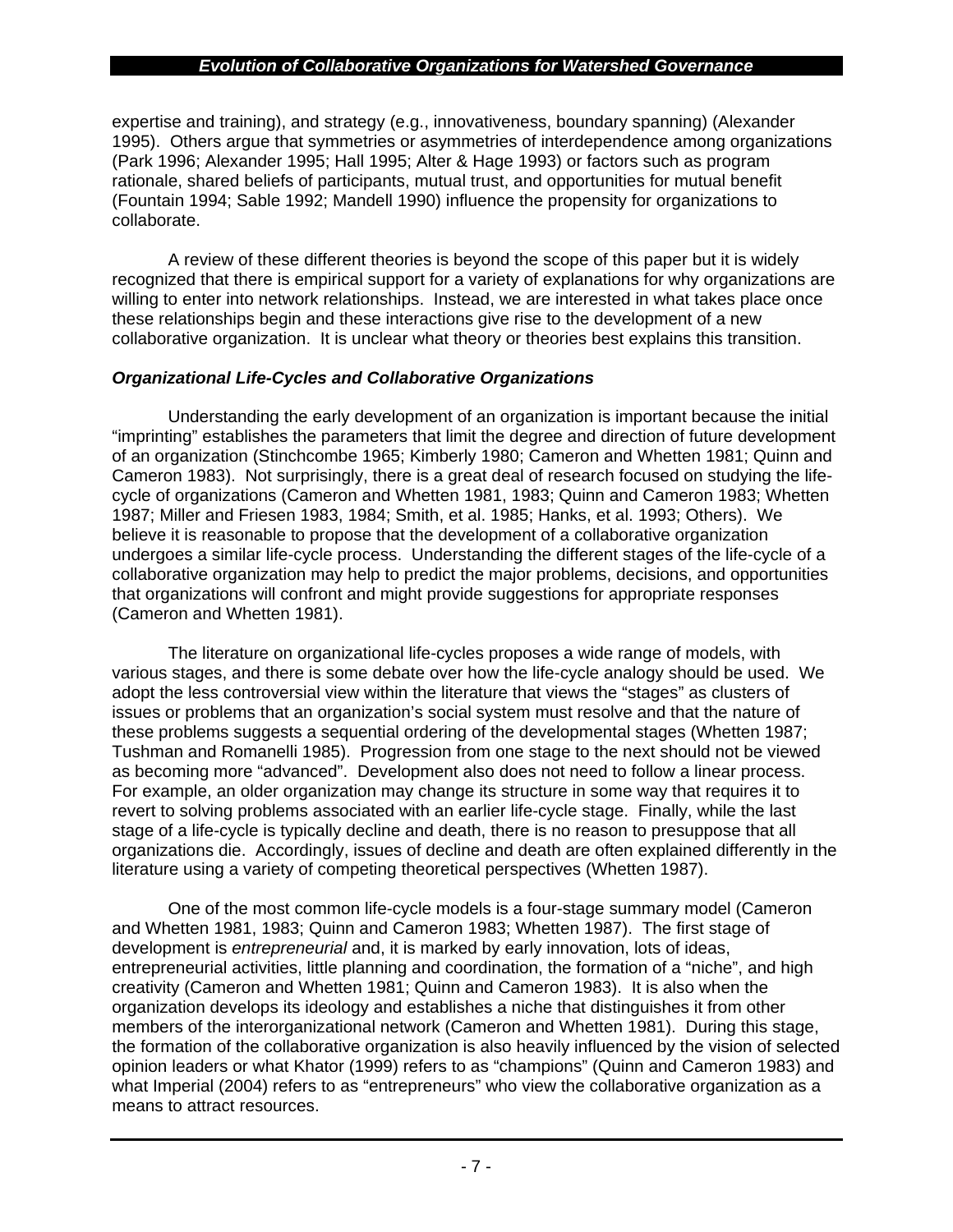The second stage, or *collectivity*, exemplifies high cohesion among the members of the collaborative organization, a sense of family, face-to-face communications, and informal communication and structures. The emphasis is on developing and maintaining internal processes rather than on external relationships. It may involve investment of resources in establishing and maintaining the organization that exceeds the value generated from these resources. But the growing sense of commitment to the collaborative organization and support for its mission/strategy justify these investments of resources (Cameron and Whetten 1981; Quinn and Cameron 1983). While the leadership of "champions" for the effort may still be needed, the roles of the coordinator who calls meetings and a facilitator who helps resolve disputes might be increasingly important. It may also be increasingly important that there is a fixer or broker who can keep the group focused on its mission (Imperial 2004).

The *formalization and control* stage is marked by the institutionalization of organizational procedures and the formalization of the collaborative organization's goals and strategy. During this stage flexibility is reduced to create a more stable structure and conservatism reigns. Emphasis also shifts towards the efficiency of production and maintenance of the collaborative organization's ability to achieve its goals (Cameron and Whetten 1981; Quinn and Cameron 1983). During this stage, coordinators and facilitators continue to play an important role. There may be an increased need for someone to play the role of devil's advocate to help avoid group think problems or fixer brokers to help with institutionalization processes. There may even be a need for an unsnarler who can help the group navigate through internal and external bureaucratic constraints (Imperial 2004).

During the fourth stage, the *elaboration of structure*, the organization begins to decentralize decision making to organizational sub-units. The focus shifts towards domain or boundary expansion by expanding on the organizations goals, strategies, or processes. Renewed adaptations and the emergence of new multi-purpose subsystems may be established (Cameron and Whetten 1981; Quinn and Cameron 1983). While leadership roles such as coordinators, facilitators, devil's advocates, and unsnarlers will be needed, there may be a growing need for entrepreneurs and "champions" as the organization continues to grow and specialize (Imperial 2004).

One implication of the life-cycle model is that the governance mechanisms used to structure the relations among the members of the collaborative organization are likely to change as it evolves. Relations among members in the pre-organization stage will largely be informal and governed by trust and a common sense of shared purpose. Once the collaborative organization begins to form, relations become formalized in terms of other procedures and decision rules. While trust and a common sense of shared purpose remain predominant governance mechanisms, there is likely to be some negotiation and contest over the collaborative organization's rules, procedures, membership, and strategy as the partners begin to formalize the organizational structure. Similarly, while trust and informal relationships may remain the life blood of the partnership, informal personal relationships will eventually be replaced by relations based on hierarchy and other formalized procedures as the organizational structure evolves if the organization is to endure. The individuals involved in founding the collaborative organization will eventually be replaced by other representatives from their respective organizations. Their departure will be problematic unless the collaborative organization's rules and procedures become institutionalized and other governance forms like hierarchy and control based on resource, information, or status differentials predominate as the organization matures (Lowndes and Skelcher 1998).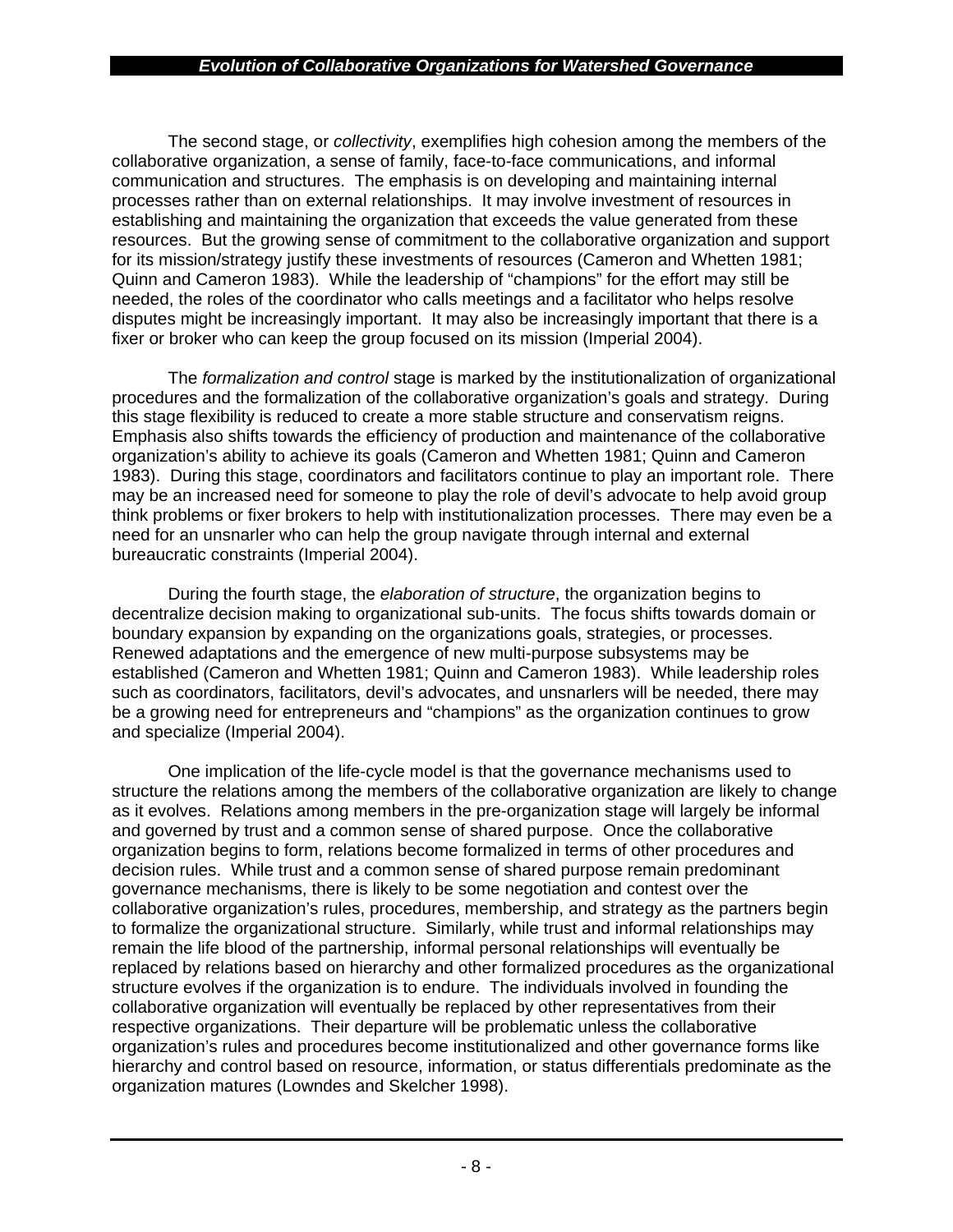Thus, researchers examining a watershed partnership must be careful when reaching conclusions about how the partnership is governed. While trust and personal relationships are likely to always have some importance, as the effort matures other rules and routines have often emerged that are even more critical in determining how the partnership functions as an organizational entity. Therefore researchers need to be careful about whether they are measuring properties of the social system that governs the interorganizational system associated with the watershed or whether they are measuring properties of the collaborative organization that embodies the watershed partnership.

Another interesting implication of the life-cycle model is that different measures of organizational effectiveness are associated with different life-cycle stages (Cameron and Whetten 1981; Quinn and Cameron 1983). During the entrepreneurial stage, the focus of the collaborative organization is on acquiring the necessary inputs to create and sustain the organization. Success will be associated with flexibility, growth, resource acquisition, and the development of external support (Quinn and Cameron 1983). During the collectivity stage the emphasis is on the ability of the organizational members to develop the trust and relationships necessary to develop effective internal processes that begin reducing the transaction costs associated with internal processes. Appropriate criteria during this stage might be human resource development, morale, cohesion, and trust (Quinn and Cameron 1983). During the third and fourth stages as the collaborative organization matures through the formalization and control and elaboration of structure stages, the focus shifts to emphasizing efficient production and whether investments in relation-specific assets are producing public value. Effectiveness during the formalization and control stage is often gauged by the goal setting, goal attainment, productivity, efficiency, and the degree of stability-control. During the elaboration of structure stage, resource acquisition, growth, and expansion are often used to gauge the effectiveness of the organization (Quinn and Cameron 1983).

Since researchers examine watershed partnerships with vastly different structural properties at different life-cycle stages it should not be surprising when they reach different conclusions about what constitutes and effective watershed partnership. This could explain why the literature on watershed partnerships identifies such a wide range of "lessons learned" and factors that influence the effectiveness of watershed partnerships (Leach and Pelkey 2001). Researchers may also inadvertently bias their findings due to the life-cycle stage they choose to study. For example, many watershed and collaboration researchers are process oriented and examine partnerships involved in planning and figuring out what they will do. Many of these are properly placed in the entrepreneurial and collectivity life-cycle stages. Not surprisingly, when the members of the partnership are surveyed they point to the importance of trust because that is how organization members in these two stages tend to define success. If the same researchers focused on partnerships at later stages of their life-cycles they might find different success measures. Therefore, researchers interested in evaluating the "effectiveness" of watershed partnerships or other types of collaborative organizations must consider how the stage of the organization's development shapes the organizational members' perceptions of the appropriate measures of success.

## *Structural Inertia Theory*

The life-cycle model is particularly useful in explaining how a collaborative organization evolves because it highlights the issues and problems that the members of a collaborative organization confront from emergence to maturity. However, it fails to identify the structural properties of collaborative organizations that influence their ability to persist over time. For guidance in understanding this question, we draw upon organizational ecology theory (e.g.,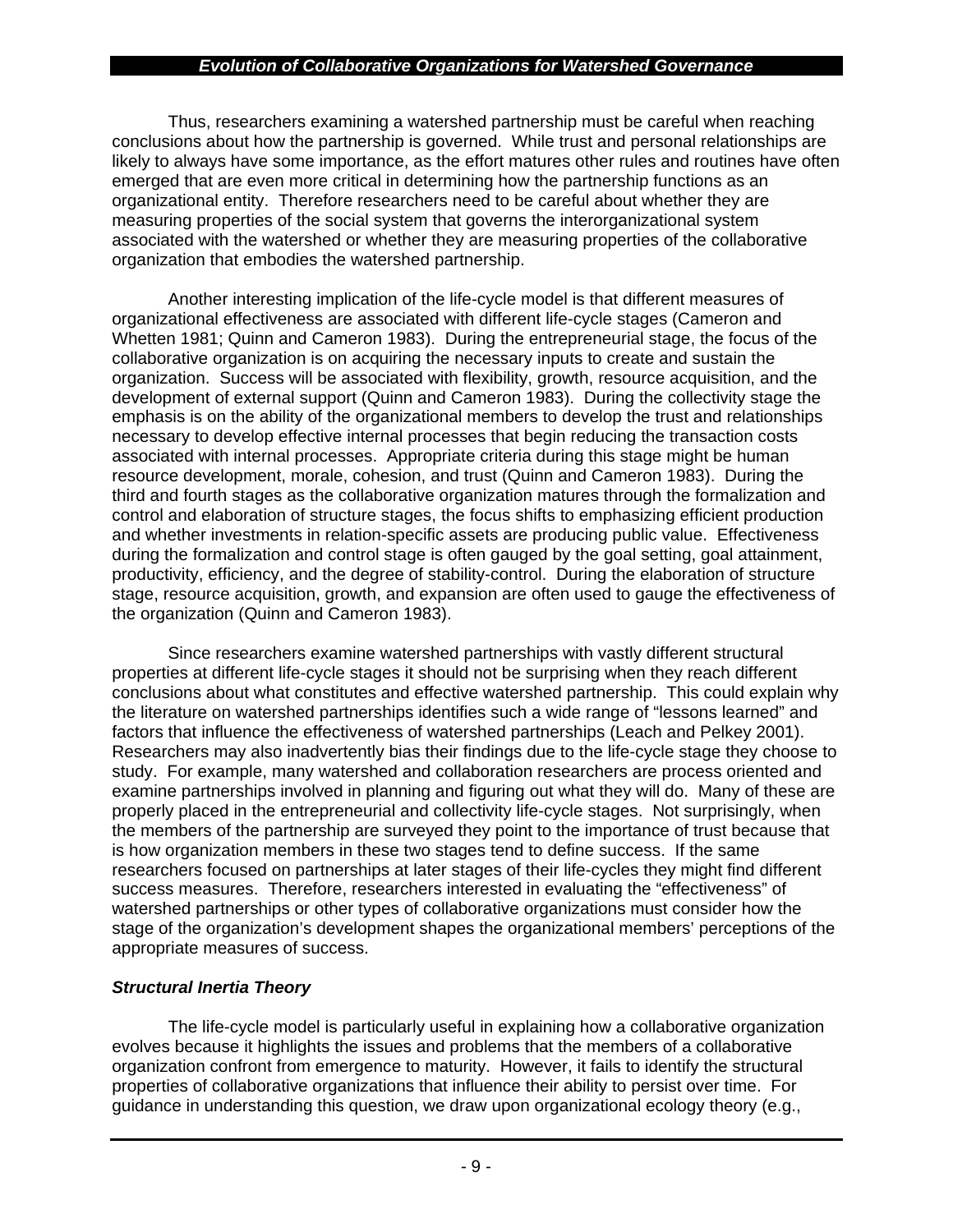Hannan and Freeman 1984) to identify structural characteristics that contribute to a collaborative organization's ability to survive.

We expect to find that diversity in organizational forms is likely to be greatest when collaborative organizations are emerging and being organized. Network actors consider, try, and abandon many organizational forms until there is a satisfactory structural fit or failure occurs as resources are expended. A diverse range of organizational forms may be tried because the cost of changing strategies, structures, and processes is much lower than when these organizational routines have been established (Katz and Gartner 1988). However, creating a collaborative organization requires its founding members to mobilize scarce resources (e.g., information, staff time, financial) from potential organizational members. Once these resource commitments are made, they are often difficult to recover and most of the resources allocated to building an organization are lost when it dissolves. Not only are resources required to develop the organization, an ongoing commitment of resources is needed if the collaborative organization is to sustain itself. "Indeed, there appears to be a strong tendency for organizations to become ends in themselves and to accumulate personnel and an elaborate structure far beyond the technical demands of work (Hannan and Freeman 1984, 152)." Thus, there tends to be some measure of stability when viewed over the long-term. Researchers refer to this stability as inertia.

Hannan and Freeman's (1984) structural inertia theory has been applied to a wide range of organizations as well as to interorganizational networks (e.g., Kim, et al. 2006). We postulate that this theory also applies to the collaborative organizational form and helps identify several important structural features related to its ability to endure and survive. Hannan and Freeman (1984) argue that the environment that organizations operate in often creates selection processes that favor organizations whose structures are difficult to change. Therefore the high level of *structural inertia* that exists in a population of organizations is viewed as an outcome of an ecological-evolutionary process (Hannan and Freeman 1984, 149). This does not mean that organizations never change. Instead, it suggests that organizations tend to respond relatively slowly to threats and opportunities. It also suggests that changes in core strategies, structures, and processes will be more difficult to achieve than minor changes to peripheral aspects of the organizations. It also does not imply that inertia is a symptom of "bad management". Rather, it is the result of a well-tuned organizational architecture that exploits strategic advantage to generate synergies among participating organizations (Kim, et al. 2006, 705).

Hannan and Freeman (1984, 153) argue that the modern world favors organizations that demonstrate or at least reasonably can claim a capacity for *reliable* performance and can *account* rationally for their actions. Organizations must have the ability to collectively produce some good or service of a given quality repeatedly and reliably (Hannan and Freeman 1984, 153). Reliability may even be more important to clients or the members of collaborative organization than the efficiency or cost associated with service delivery. Collaborative organizations should also have distinct advantages over other ad hoc network arrangements in that they should be more reliable and suffer from less variability over time (Hannan and Freeman 1984, 153). The collaborative organization must also be accountable and have an ability to document how resources have been used and to reconstruct the series of organization decisions, rules, and actions associated with a set of outputs or outcomes (Hannan and Freeman 1984, 153; Imperial 2005a). Accountability is a critical issue, particularly during the emergence of a collaborative organization when potential members want assurances that their investment of time and other commitments will not be wasted (Hannan and Freeman 1984, 153). At the same time, Imperial (2005a, 2004) observes that too much emphasis on accountability and poorly designed monitoring systems can create disincentives for members to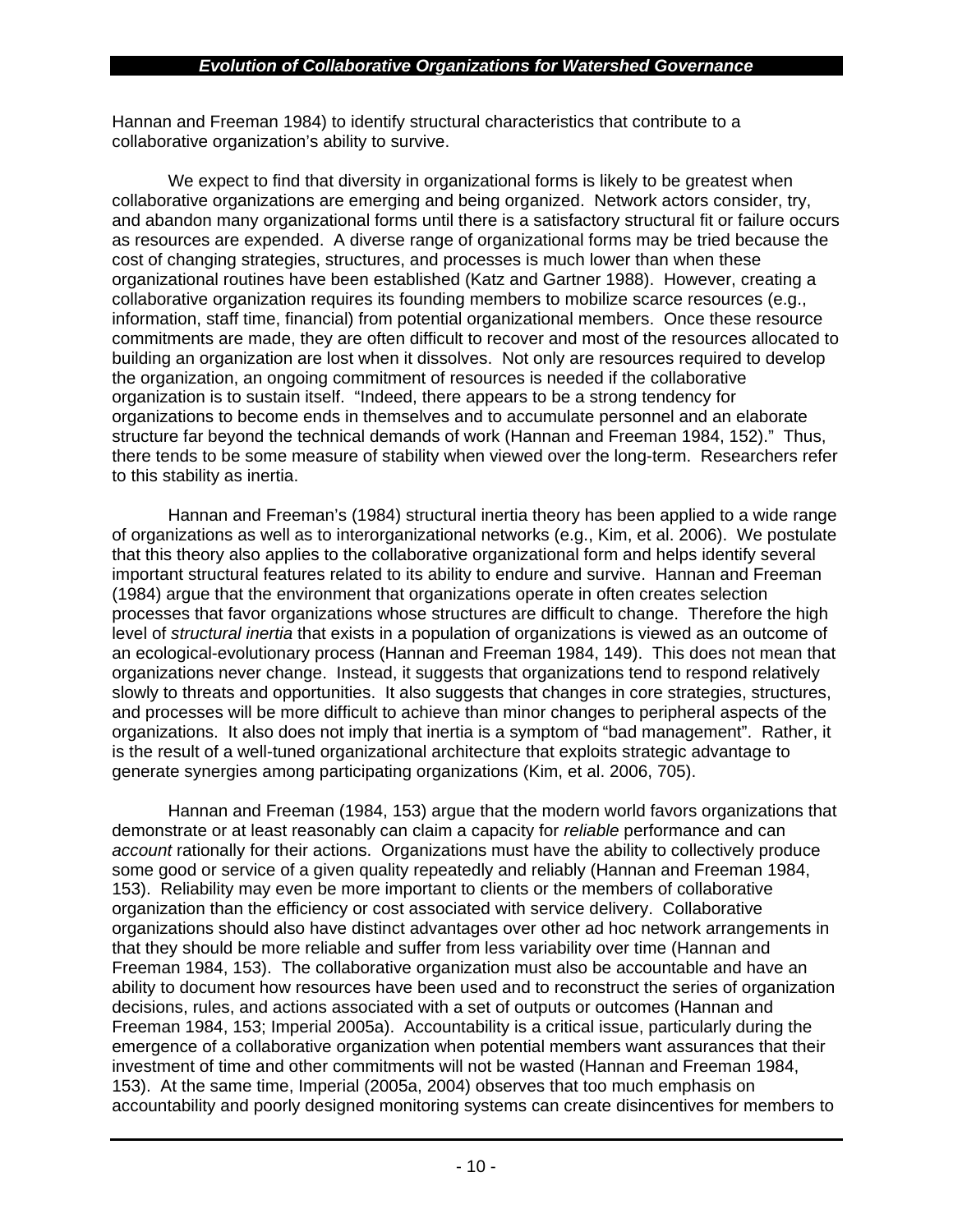participate in a collaborative organization. Accordingly, all else being equal collaborative organizations with high reliability and high accountability are more likely to survive than organizations that are unreliable or unaccountable (Hannan and Freeman 1984, 153-154; Amburgey, et al. 1993). Potential members, resource contributors, and stakeholders that provide other forms of support continually test the collaborative organization's reliability and accountability, particularly during the early stages of its creation. If it fails these tests, it is unlikely to sustain the resources and commitments necessary to survive. Accordingly, since organizational change disrupts internal routines and external linkages, it can interfere with reliability and thus make change hazardous (Amburgey, et al. 1993, 52).

The reliability and accountability of a collaborative organization is likely to be related to the organization's life-cycle. It takes time for a collaborative organization's members to develop and acquire relationship-specific skills. Since such skills may have no value outside of the collaborative relationship, members may be reluctant to invest in relation-specific assets until the organization has proven itself (Kim, et al. 2006, 714). Returns on this investment also take time to be realized. Thus, once the organization survives its initial testing period, it may become less risky for members to commit the necessary resources. Conversely, once organizations have made extensive investments of time and other resources in the new collaborative organization, the costs of switching to some new organizational form will rise and increase the members' interest in keeping the collaborative organization going. It is therefore reasonable to assume that the collaborative organization will become more reliable and accountable due to the temporal pattern of investments by its members. We then expect to find that the levels of reliability and accountability will increase with age, at least initially (Hannan and Freeman 1984, 157). Collectively, this suggests the following propositions:

- $P_1$ : Collaborative organizations with high reliability are more likely to survive than organizations that are unreliable.
- $P<sub>2</sub>$ : Collaborative organizations with high accountability are more likely to survive than organizations that are unaccountable or have poorly designed accountability systems that create incentives for nonparticipation.
- $P_3$ : Older collaborative organizations will have higher reliability and accountability than younger collaborative organizations.

Reliable and accountable performance requires that the collaborative organization also has an ability to continually *reproduce* its structure. The organization must have nearly the same structure tomorrow that it had today. Thus, the rules, distribution of authority, and communication systems must be reproducible (Hannan and Freeman 1984, 154). While a structure can be continually reproduced by negotiation and consensus decisions, this would have high transaction costs. Instead, a collaborative organization reproduces its structure by institutionalizing a set of standardized rules, routines, and procedures (Hannan and Freeman 1984, 154). Thus, Hannan and Freeman (1984, 155) postulate that the selection process associated with organizational survival favors organizations that have a high reproducibility of their structure. However, Hannan and Freeman (1984, 154) correctly observe that institutionalization is a "two-edged sword". Institutionalization helps lower transaction costs of making decisions and other organizational processes because members no longer need to constantly question its strategy, decision process, or other aspects of organizational existence. Conversely, institutionalization produces inertia because the very system that enhances the reproducibility of the organization makes it resistant to change. Existing organizations have an advantage over newer ones because it is easier for them to continue existing routines than it is for new organizations to create or modify a new one. It also takes time to institutionalize rules, norms, and procedures because there is so much learning by doing during the early stages of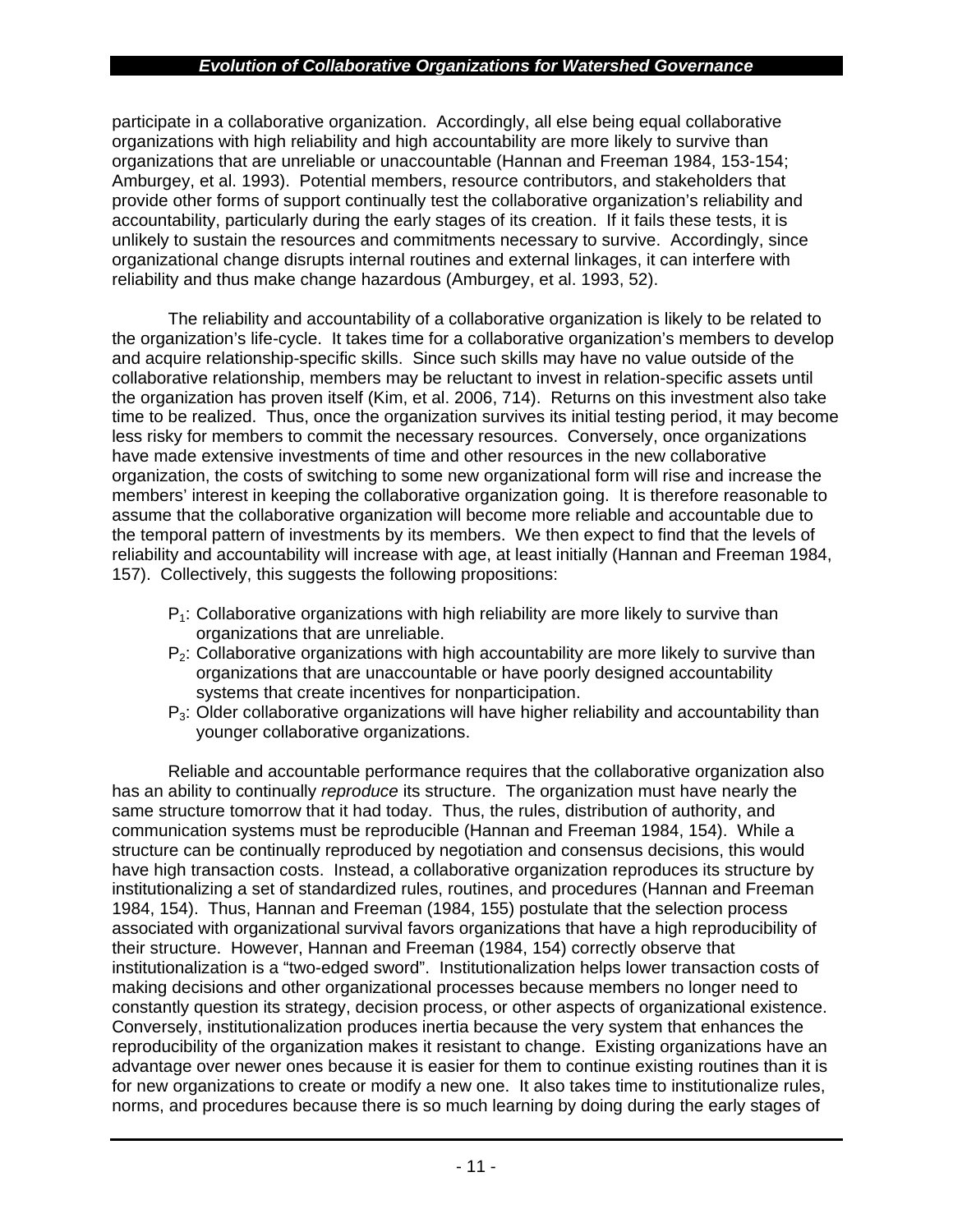organizational development. Therefore, the reproducibility of a collaborative organization's structure should increase with age. This suggests the following proposition:

- $P<sub>4</sub>$ : Collaborative organizations that have reproducible structures (i.e., institutionalized rules, routines, and procedures) are more likely to survive than collaborative organizations with nonreproducible structures.
- $P_5$ : Older collaborative organizations are likely to have more reproducible structures (i.e., institutionalized rules, routines, and procedures) than younger collaborative organizations.

## *What is the Structure of a Collaborative Organization?*

The organizational theory literature discusses structure in terms of a wide range of features such as the organization's: centralization vs. decentralization of decision making; chain of command; departmentalization; formalization of roles/responsibilities; work/task specialization; coordination mechanisms (i.e., mutual adjustment, direct supervision, and standardization of work processes, outputs, and skills); organizational size (employees, budgets); and technology (how organizations transform inputs to outputs) (Tompkins 2005; Rainey 2003; Hall 1995; Graham & Hays, 1993; Mintzberg 1979). Many of these features are descriptive and provide important ways to compare and contrast different organizations including collaborative organizations.

We are more concerned with a different aspect of organizational structure – the hierarchical layers of strategic and structural features associated with the commitment and mobilizations of resources by the partners of a collaborative organization. We view organizations as structured systems of routines and competencies, which refer to the repetitive patterns of activities by individuals and groups within the collaborative organizations (Amburgey, et al. 1993, 52; Nelson and Winter 1982; Hannan and Freeman 1984; Levitt and March 1988). Routines are then structured by formal and informal rules and norms that direct the commitment and allocation of resources by the members of a collaborative organization. A change in a routine leads to a different organizational outcome and therefore requires the institutionalization of new rules and norms to reproduce that new routine in the future.

Our approach borrows heavily from the institutional rational choice literature associated with analyzing the organizational and interorganizational relationships associated with environmental and natural resource management (Ostrom 1990; Imperial & Yandle 2005; Imperial & Hennessey 2000; Imperial 1999a, 1999b; Blomquist 1992; Koontz 2005; Andersson 2004; Lam 1998; Gibson et al. 2000). This literature argues that institutions are "enduring regularities of human action in situations structured by rules, norms, and shared strategies, as well as by the physical world. The rules, norms, and shared strategies are constituted and reconstituted by human interaction in frequently occurring or repetitive situations (Crawford & Ostrom 1995, 582)." Thus, institutions include families, churches, government agencies and most *organizations* since they are defined by rules, norms, and shared strategies (Ostrom et al. 1993, 6). Institutions promote socially beneficial outcomes by helping actors resolve "social dilemmas" resulting when individually rational actions aggregate to produce socially irrational outcomes (Firmin-Sellers 1995, 203).

What differentiates institutional analysis from other forms of organizational analysis is the focus on rules. Rules are an implicit or explicit attempt to achieve order and predictability among humans (Ostrom 1999, 1986). Rules are prescriptions that forbid, permit, or require some action or outcome and the sanctions authorized if the rules are not followed (Crawford &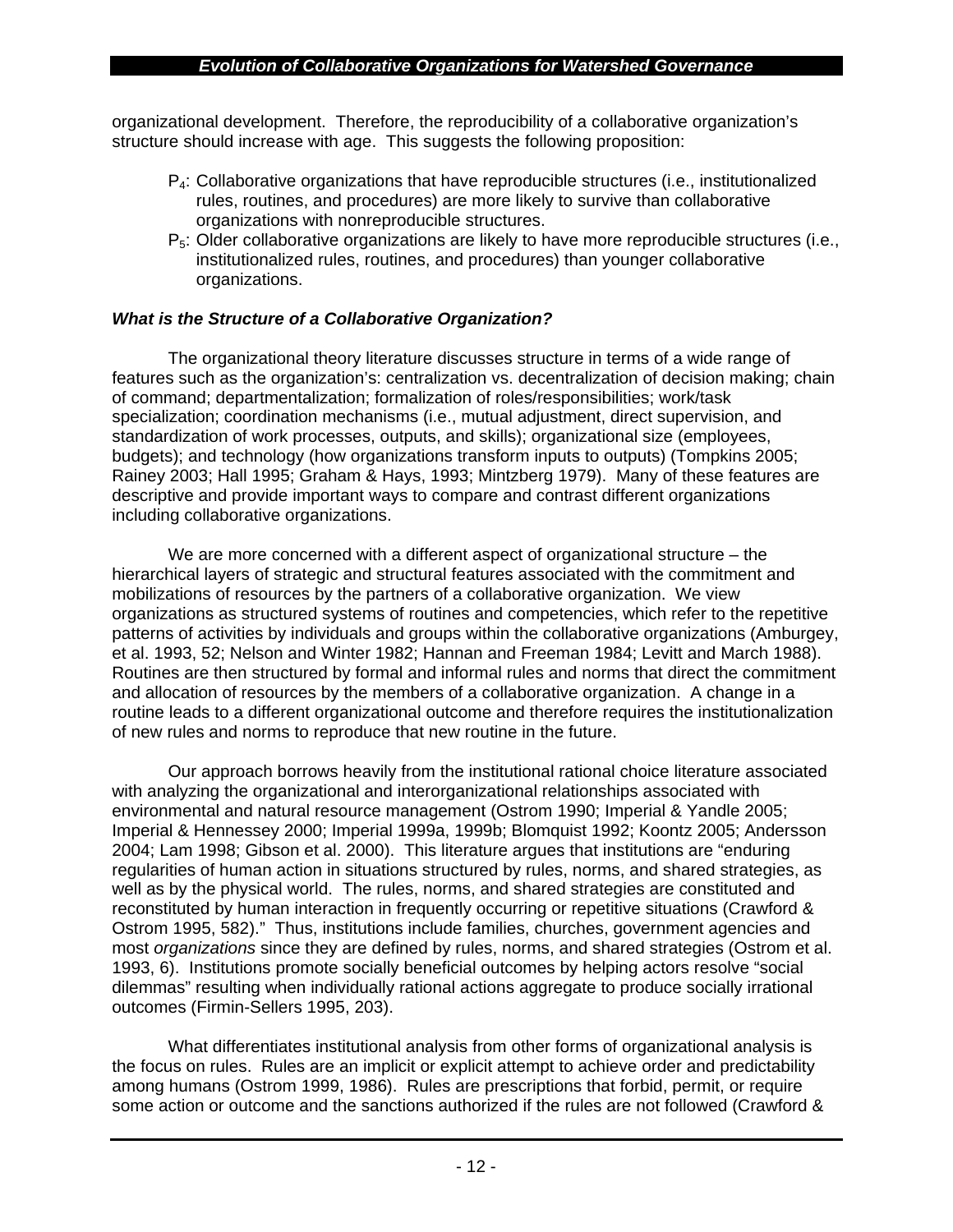Ostrom 1995, 584). Rules can be formal (e.g., laws, policies, regulations, etc.) or informal (e.g., unwritten shared understandings). These informal rules are sometimes referred to as "rules-inuse" because they are the rules that individuals refer to when asked to explain and justify their interactions with fellow participants in a network (Ostrom et al. 1994, 39). Rules also tend to be nested in another set of rules that define how the first set of rules can be changed (Kiser & Ostrom 1982). Rules can therefore operate configurationally in that the way one set of rules within an organization functions depends upon the way it interacts with other rules that may function at higher or lower levels. Thus, hierarchical, polycentric, and nested rule structures are common (Kiser and Ostrom 1982; Ostrom 1999, 1986; Firmin-Sellers 1995; Imperial 2005a).

Institutional analysis' focus on rules has proven to be helpful in understanding a variety of collaborative processes where the relationships between individuals and organizations are governed by a collection of formal and informal rules (O'Toole 1996; Rhodes 1990). Watershed partnerships, in particular, have been examined with this approach in recent years (Imperial 2005a, 2004, 1999b; Lubell 2004a, 2004b, 2000; Lubell, et al. 2002; Sabatier, et al. 2005; Imperial & Kauneckis 2003; Imperial & Hennessey 2000; Margerum & Born 2000). For example, Imperial (2005a) uses a modified version of Kiser and Ostrom's (1982) framework of constitutional, collective choice, and operational level rules to analyze the relationship between a wide range of collaborative activities occurring at different levels and the development of collaborative organizations in six watersheds.

It is clear that the structure of collaborative organizations vary in their formality and authority (Imperial 2005a; Moore & Koontz 2003). At the formal end of the spectrum are collaborative organizations where important elements of the rule structure are embodied in state statutes or binding legal documents like a charter, by-laws, articles of incorporation. They might also be embodied in a formal document that creates a sense of legitimacy and identifies the distribution of important rules. For example, the estuaries in the EPA's national estuary program have to adopt a management conference agreement that specifies such things as the members and committee structure overseeing the planning process (Imperial and Hennessey 2000, 1996). In the middle of the spectrum, certain aspects of the rule structure might be contained in a formal document like a plan or a website might contain a roster of partners or describe how the partnership operates. At the informal end of the spectrum would be organizations where the rules are embodied entirely in informal norms and social agreements. This is common during the earliest stages of the partnership while rules are still being developed and formalized (Imperial 2005a; Moore & Koontz 2003).

Regardless of their level of formality, we believe that collaborative organizations can be described in terms of different types of rules that operate configurationally and give structure to a pattern of relationships between the members of the organization and guide the routines that serve to distinguish the organization from others in the interorganizational network. The two most important sets of boundary defining rules are what we term *member rules* and *strategy rules*. Collaborative organizations tend to be strategic in nature and formed for specific purposes and to address specific problems. The combination of purposes and problems helps shape the membership. Conversely, a given subset of network actors is limited in terms of what they can do by their resources, authorities, and competing ideas and positions on policy matters. Accordingly, the selection of the collaborative organization's membership will influence and constrain its strategy (Bonnell & Koontz 2007; Koontz et al. 2004; Imperial and Kauneckis 2003). Therefore, we term these the boundary rules because the combination of these rules helps differentiate the collaborative organization from other network members. Membership and strategy rules are also important because they can add to the sense of legitimacy or illegitimacy of the collaborative organization. The presence or absence of members and the problems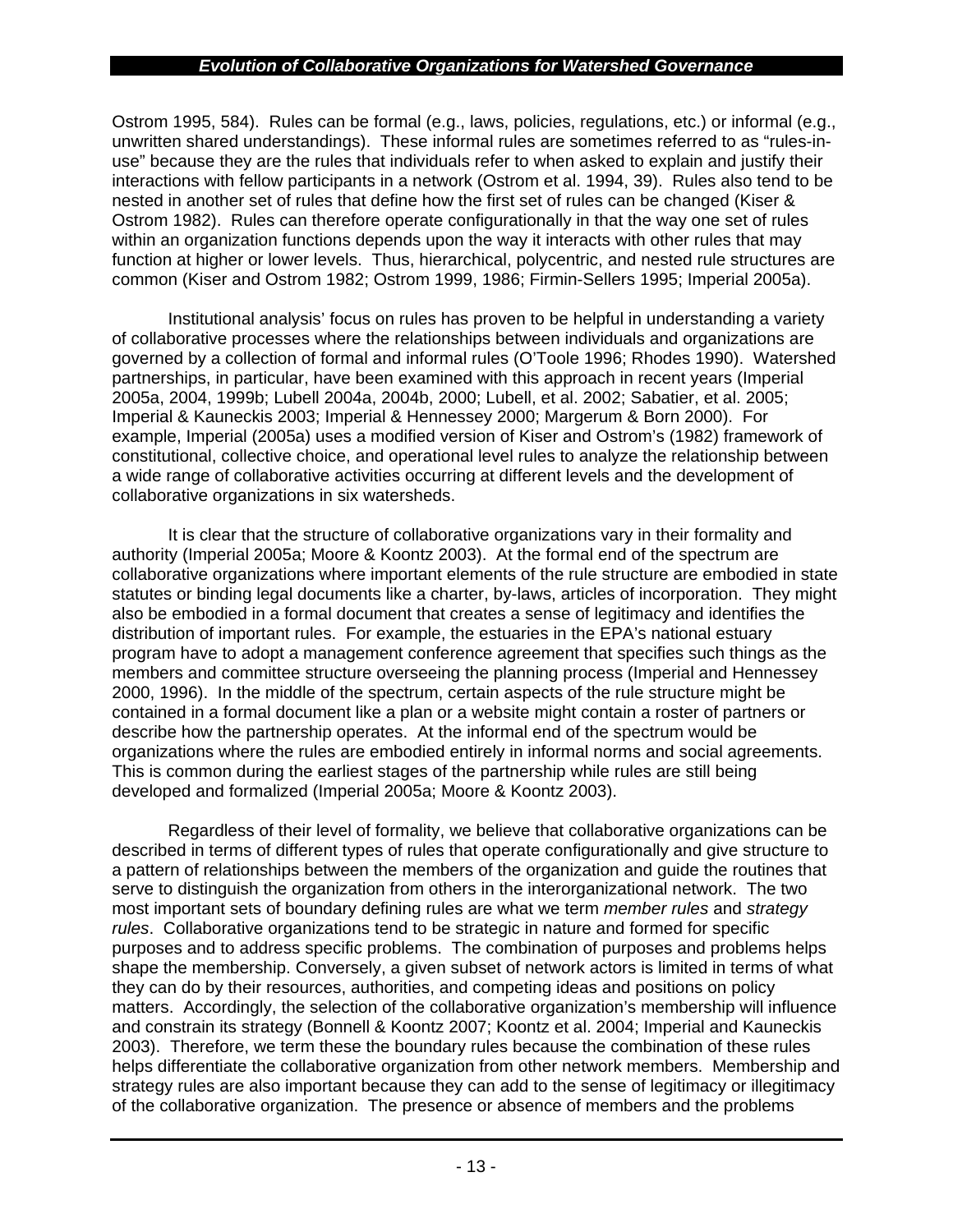addressed by the partnership may influence whether the collaborative organization is viewed as a legitimate or illegitimate response to watershed problems, which in turn may influence its ability to attract members or resources.

*Member rules* comprise the set of rules pertaining to who can or cannot be a member of a collaborative organization. They can establish different types of members (e.g., voting vs. nonvoting). Some collaborative organizations have restrictive membership rules while others are more inclusive. While organizations typically comprise its membership, there also can be provisions for citizens or interest group representatives to serve as members (Imperial 2005a; Moore & Koontz 2003; Bardach 1998). Membership in a collaborative organization can either be voluntary or mandated by some higher-order set of rules (e.g., state statute). As the organization evolves, it typically creates rules pertaining to the addition of new members and how that process occurs. Similarly, rules may be crafted to specify how a member is expelled from the partnership.

*Strategy rules* pertain to the underlying purposes of the collaborative organization in terms of what it will do and specify how it aims to acquire the resources needed to accomplish these tasks (e.g., its clients, products, goods, services, etc.). They specify the problem or set of problems that are within the domain of the collaborative organization. More importantly, the strategy represents a shared definition of what these problems are that shape collective action among the organization's members. Strategy rules also specify what responses to these problems are considered legitimate or illegitimate; in other words, what the role of the collaborative organization is in addressing the problem. For example, the collaborative organization may decide that is will play the role of educator and information provider. While it may provide information to help inform a policy debate, lobbying on behalf of a specific position is viewed as inappropriate. Strategy rules may also define the relationship of the collaborative organization to some other organizational entity within the interorganizational network. For example, some collaborative organizations have been delegated the ability to make binding decisions or deliver services on behalf of another organization (Koontz, et al. 2004). Others advise government agencies, audit decision processes, provide information to network members, or even serve as a member in another collaborative organization (Edelenbos and Klijn 2005, 421, 432). Thus, strategy rules help define the boundaries and constraints on the design of the collaborative organization's core processes. The strategy rules also help define the parameters associated with how the collaborative organization's resources will be acquired and allocated.

While the member and strategy rules interact to create the boundaries of the collaborative organization, the *decision rules* shape the processes by which the organizational members make decisions and form rules. Interactive decision making processes are not selfexecuting and there are a multitude of ways to design a process. At the earliest stages of creating a collaborative organization, a person (or organization) may be assigned to manage the interactive process. In many cases, this might be the champion or founding organizational members. The importance of well managed process should not be underestimated (Imperial and Hennessey 2000). There is a constant interplay between process management and the decision rules until agreement emerges on the substance, participation and rules of the game associated with the process (Edelenbos and Klijn 2005, 426). In some cases, the group initiating the interorganizational relationships and crafting the original agreement with respect to the boundary and decision rules is actually quite distinct from the group in charge of implementing the agreement and undertaking the decision process (Sobrero and Schrader 1998, 586). In these instances, the boundary and decision rules may undergo further modification once the members begin interacting to implement the agreements.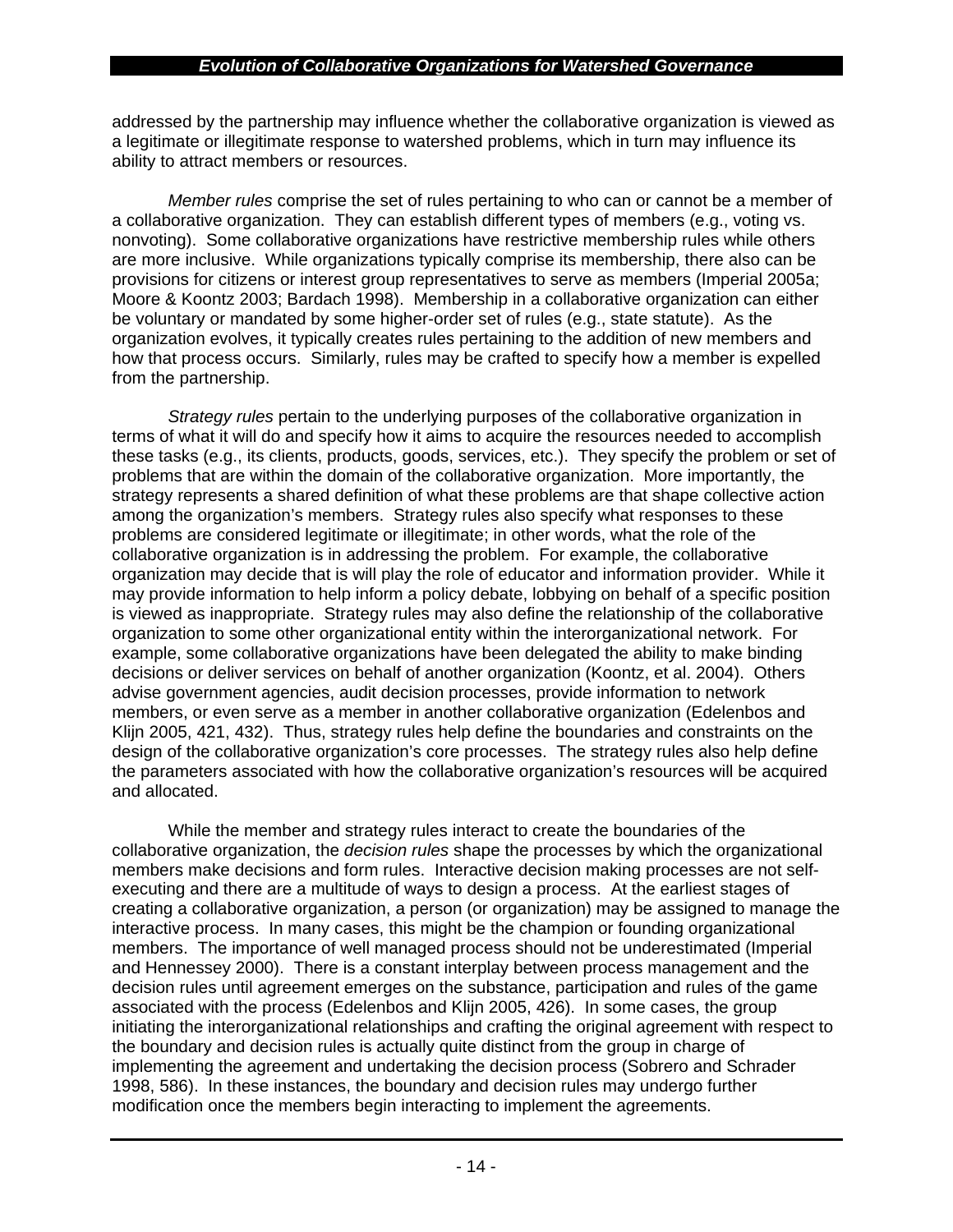During the initial stages of an organization, the decision rules are likely to be highly informal with consensus decision making as a norm but simple preference aggregation rules like majority voting serving to resolve impasses or gauge the level of support. Over time, the decision rules are likely to grow in complexity and specificity. One of the most important types of decision rules pertains to *preference aggregation* or the means by which the collaborative organization actually makes a decision. Collaborative organizations often, but not always, rely on consensus rules to make decisions about priorities, plans, and activities particularly during their formative stages (Bardach 1998). Consensus has also been described as a valuable means to develop a shared vision and spur cooperative action, but it also may lead to "least common denominator" decisions that are ineffective (Leach & Pelkey 2001; Coglianese 1999). However, as the collaborative organization grows in complexity, voting procedures are often employed as a back-up in case consensus is difficult to achieve to reduce transaction costs and make organizational decision making more reliable and reproducible.

As the structure within the organization becomes specialized and differentiated there is often growing complexity in the decision rule structure. There may be a *distribution of power* within the collaborative organization (e.g., voting or nonvoting members). Another common form of distributing power is by creating a governing board or executive committee to concentrate power and decision authority in order to simplify some forms of organizational decision making. There may also be a *distribution of roles or responsibilities* among members (e.g., establishing officers, sub-committee membership, etc.). As organization sub-units are created (e.g., a work group or sub-committees), rules will have to be crafted that determine the membership and strategy of the sub-unit and specify their decision rules and relationship to the larger organization. There may also be a *distribution of participation* in organizational decision making. One way to examine the distribution is by examining width and depth of participation in decisions. Width is the degree to which each member of the collaborative organization is afforded the opportunity to participate in each decision. Depth is the degree to which the participants have the opportunity to determine the final outcome of the process (Edelenbos and Klijn 2005, 428). For example, input could range from informing, consulting, advising, coproducing, to co-deciding depending on how the process is designed (Edelenbos and Klijn 2005, 429). As a result, some decisions might require greater agreement among the members than others. For example, a change to the by-laws, adoption of the budget, or expelling a member might require a super majority. Other issues might be handled by the executive board or a sub-committee and members have little input to the decision other than by monitoring the actions of this sub-set of organizational members.

As the organization evolves, these preference aggregation rules typically give rise to a more structured set of *coordination rules* that define the mutual exchange of rights among the parties involved in the relationship (Sobrero and Schrader 1998, 586 - 587). *Exchange rules* set up the operating procedures to govern exchanges of resources between the member and the collaborative organization. Essentially, the exchange rules specify the rights, duties, obligations, and expectations of benefits associated with membership, some of which might entail significant departures from their normal behavior outside of the partnership. Exchange rules are important because participation in a collaborative organization is typically voluntary and there are costs associated with participating in developing this new organizational form. Thus, exchange rules align incentives or disincentives in a manner that encourages sustained participation (Sobrero and Schrader 1998, 590). However, not all organizational members follow through on their commitments. They may fail to attend meetings regularly, fail to commit agreed upon resources (time, money, information), or act in ways that fail to advance the strategy of the collaborative organization. Thus, *monitoring rules* may be created to help govern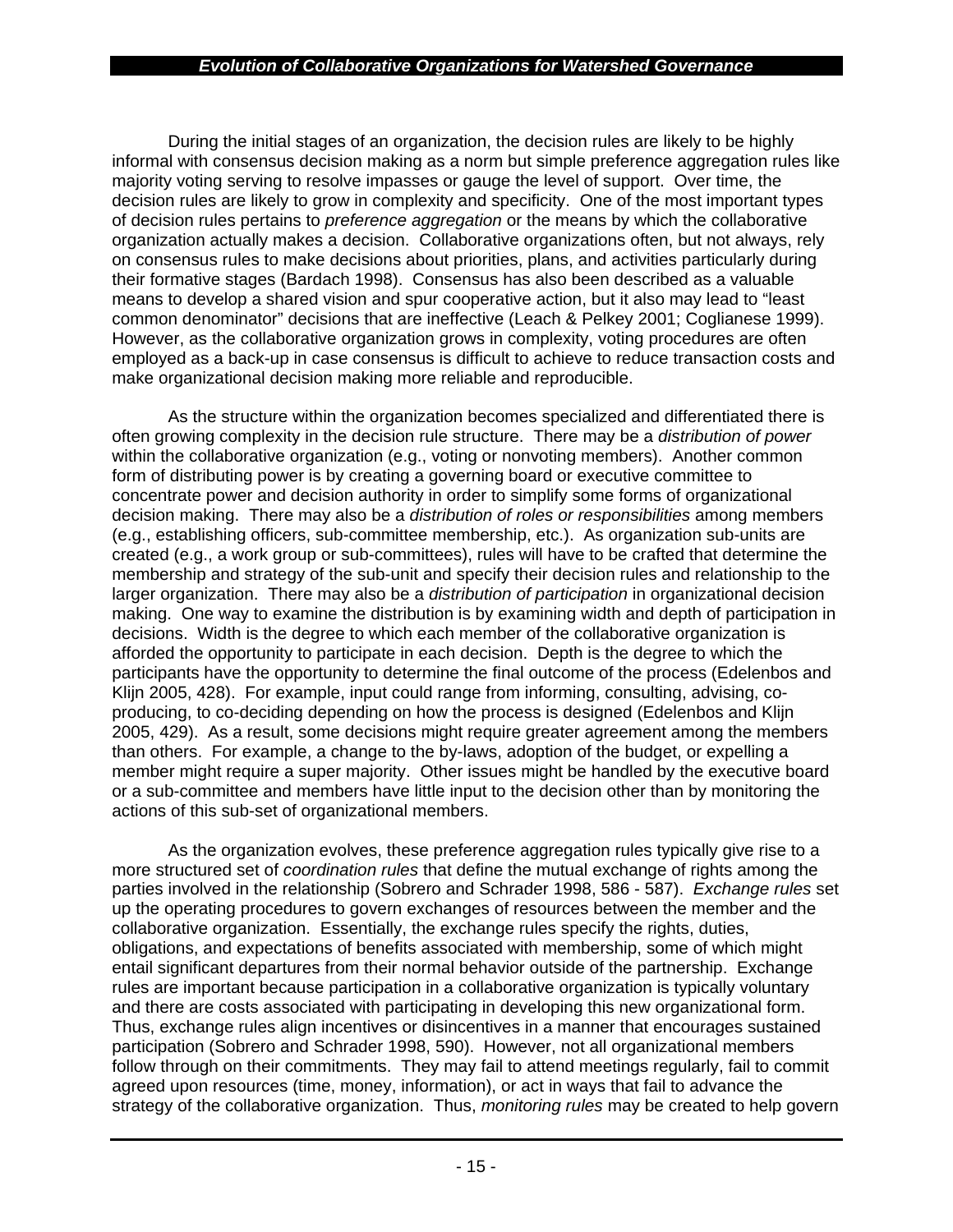the exchange process and ensure that members follow through on their commitments. Conflicts that occur among members may be resolved through *dispute resolution rules* that specify the process used to resolve conflicts within the collaborative organization (Sobrero and Schrader 1998, 587). *Enforcement rules* could even be created that apply sanctions to members in the case of noncompliance with other rules (e.g., suspend voting privileges, fines, expulsion, etc.). However, a great deal of enforcement arises simply from the social norms and peer pressure that develop through the monitoring processes.

We expect that as the collaborative organizations evolve, their rules structures will become institutionalized to improve reliability, accountability, and reproducibility. We therefore expect that the formalization of rules will strengthen the institutionalization process and further enhance reliability, accountability, and reproducibility. The institutionalization and increasing formality of the collaborative organization's structure should also help improve its legitimacy among network members, which helps further its chances for survival. Finally, as the collaborative organization grows in membership it will become increasingly difficult to govern relationships within the partnership using informal rules and social norms. Moreover, as the organizational complexity of the collaborative organization increases in complexity (e.g., of the rule structure increases, it will become increasingly necessary to have a formal set of rules in order to maintain reliability, accountability, and reproducibility. Collectively, this suggests the following propositions:

- $P_6$ : Collaborative organizations that have formal rules are more likely to survive than collaborative organizations that rely on informal rules.
- $P_7$ : As a collaborative organization increases the scope of its membership, it is more likely to have formal rules than if it has a small membership.
- $P_8$ : As a collaborative organization increases the complexity of its membership, strategy, decision, and coordination rule structures, it is more likely survive if it formalizes these rules than if it relies on informal rules and norms.

None of this is meant to imply that all or even most of the rules noted above will be codified into some formal document like a set of by-laws. Informal rules and social norms that are embodied in various organizational routines are likely to play an important role even in organizations with a highly formalized set of rules. Rather, the argument is that there will be an increasing level of formality associated with the age and complexity of the organizational structures.

## *The "Liability of Newness"*

As Stinchombe (1965) points out, new organizations typically rely on the cooperation of strangers. It takes time for the organization to develop routines. Members learn by doing and comparing alternatives and consequences. It takes time for members to develop shared norms and trust as well as the formal and informal rules used to structure organizational activities in a manner that is reliable, accountable, and reproducible. The process of external legitimation also takes time but is extremely important to the survival of any collaborative organization (Hannan and Freeman 1984, 158). All collaborative organizations must have some minimum level of external legitimacy if they are to mobilize sufficient resources to survive. In the case of watershed partnerships, this may mean public or political support (e.g., politicians, stakeholders, or the general public) that encourages potential member organizations to join and contribute resources to the new collaborative organization. Potential organizational members must also view the collaborative organization as being a legitimate response to some watershed problem or they may allocate resources to competing organizational, market, or network-based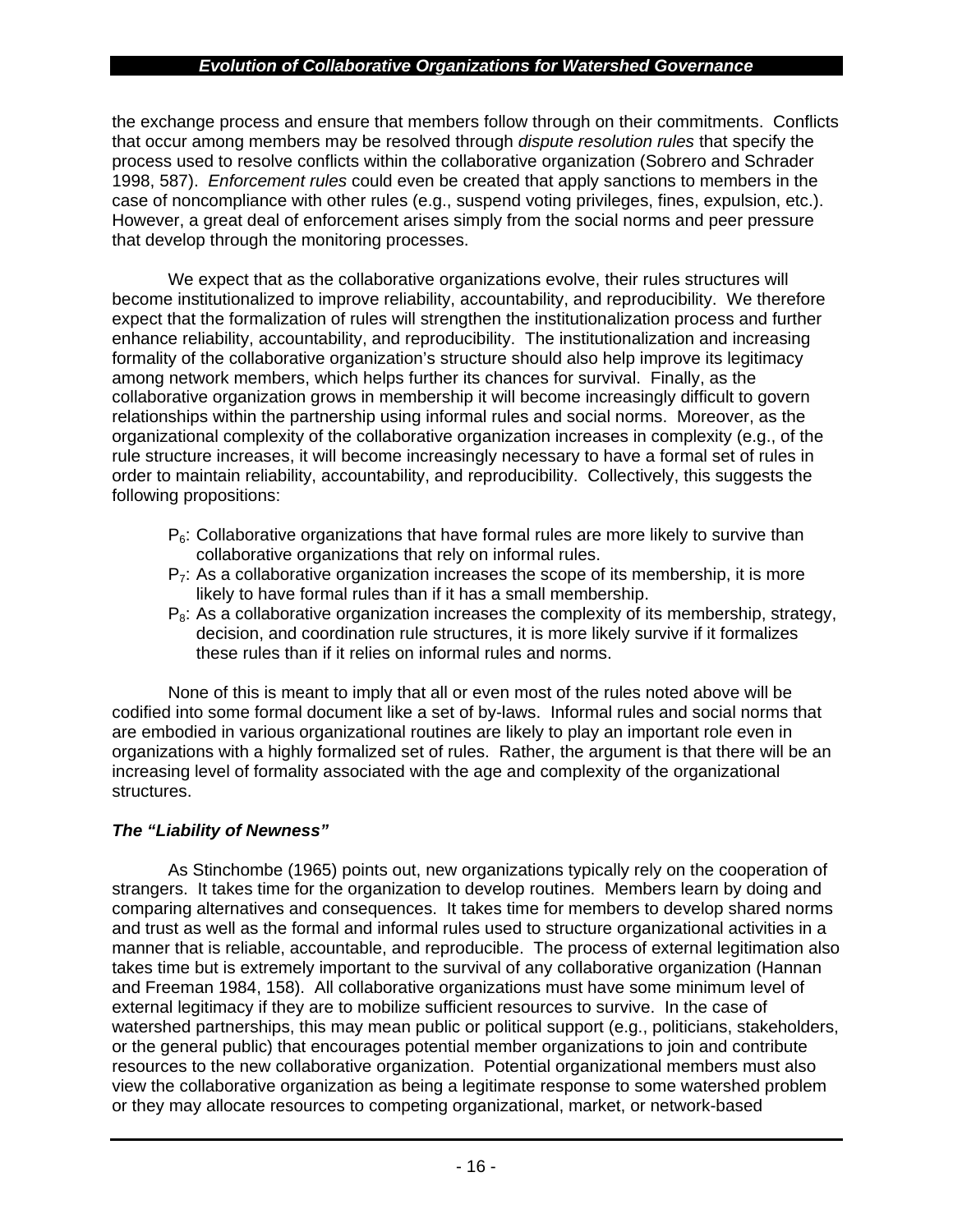responses or chose to develop their own response to the threat or opportunity. Developing external legitimacy is often a critical problem for younger organizations. As organizations grow older, they are more likely to develop stronger exchange relationships, become part of the power hierarchy, and have their actions endorsed by powerful actors in the network. Thus, older organizations are likely to be viewed as being more legitimate than younger organizations (Singh, et al. 1986, 173).

Therefore, it is common to find that new organizations suffer from what has been termed a "liability of newness" (Stinchombe 1965; Singh, et al. 1986; Hannan and Freeman 1984). Simply put, young organizations have a higher propensity to die than older organizations. Empirical studies provide relatively consistent support for this basic proposition in different organizational (e.g., Amburgey, et al. 1993; Bruderl & Schussler 1990; Gray & Ariss 1985; Singh, et al. 1986; Freeman, et al. 1983) and network settings (Koka, et al. 2006; Burt 2002). Therefore, it is reasonable to extend the proposition to collaborative organizations by assuming that suffer a similar liability of newness. There is some evidence to suggest this is the case. New collaborative organizations often experience growing pains and can be overwhelmed by the effort required to develop and maintain the organization (Imperial & Hennessey 2000; Bardach 1998; Bonnell & Koontz 2007). The costs associated with developing these new collaborative organizations may actually be high when compared to the costs of other governance mechanisms such as networks, markets, or other forms of hierarchy such as a single organization taking on the new responsibilities (Hannan and Freeman 1984).

The basic theoretical argument is that organizations with high reliability, low variance in performance, high accountability, and a high ability to account rationally for organizational actions are favored by selection processes in organizational populations. One requirement of reliability and accountability is that the organizational structure is highly reproducible. However, this high reproducibility and relatively stable structures creates strong inertia, which makes these structures favored by selection processes. Since both sets of factors increase with an organization's age, older organizations generally have lower death rates (Singh, et al. 1986, 588; Hannan and Freeman, 1984, 152 - 157). Therefore, while all collaborative organizations have some risk of death, younger organizations have a higher risk that declines with age.

The liability of newness arises from a combination of internal and external organizational processes. External factors such as legitimacy can serve to decrease the death rate. Thus, one way younger collaborative organizations can help attenuate their "liability of newness" is by acquiring legitimacy from outside actors (Singh, et al. 1986, 189). They may also adopt other changes to the organizational structure that serve to enhance organizational legitimacy (e.g., adding new partners, adopting a formal structure, etc.) (Singh, et al. 1986, 590; Meyer and Rowan 1977; DiMaggio and Powell 1983).

On the other hand, fundamental changes in the internal processes of a collaborative organization such as revisions in established routines, communication patterns, reshuffling work groups, hiring new employees to staff the organization, changing organizational leadership, changing the individuals representing the members, and most importantly adding entirely new partners can reduce the reliability of performance to that of a new organization. Essentially, the argument is that fundamental changes in these internal processes rob the organization of its history and resets the liability of newness clock back to zero (Amburgey, et al. 1999, 53; Singh, et al. 1986, 589; Hannan and Freeman 1984, 160). Fundamental reorganizations could therefore increase the death rate of collaborative organizations when they occur during the early life-cycle stages (Singh, et al. 1986, 606).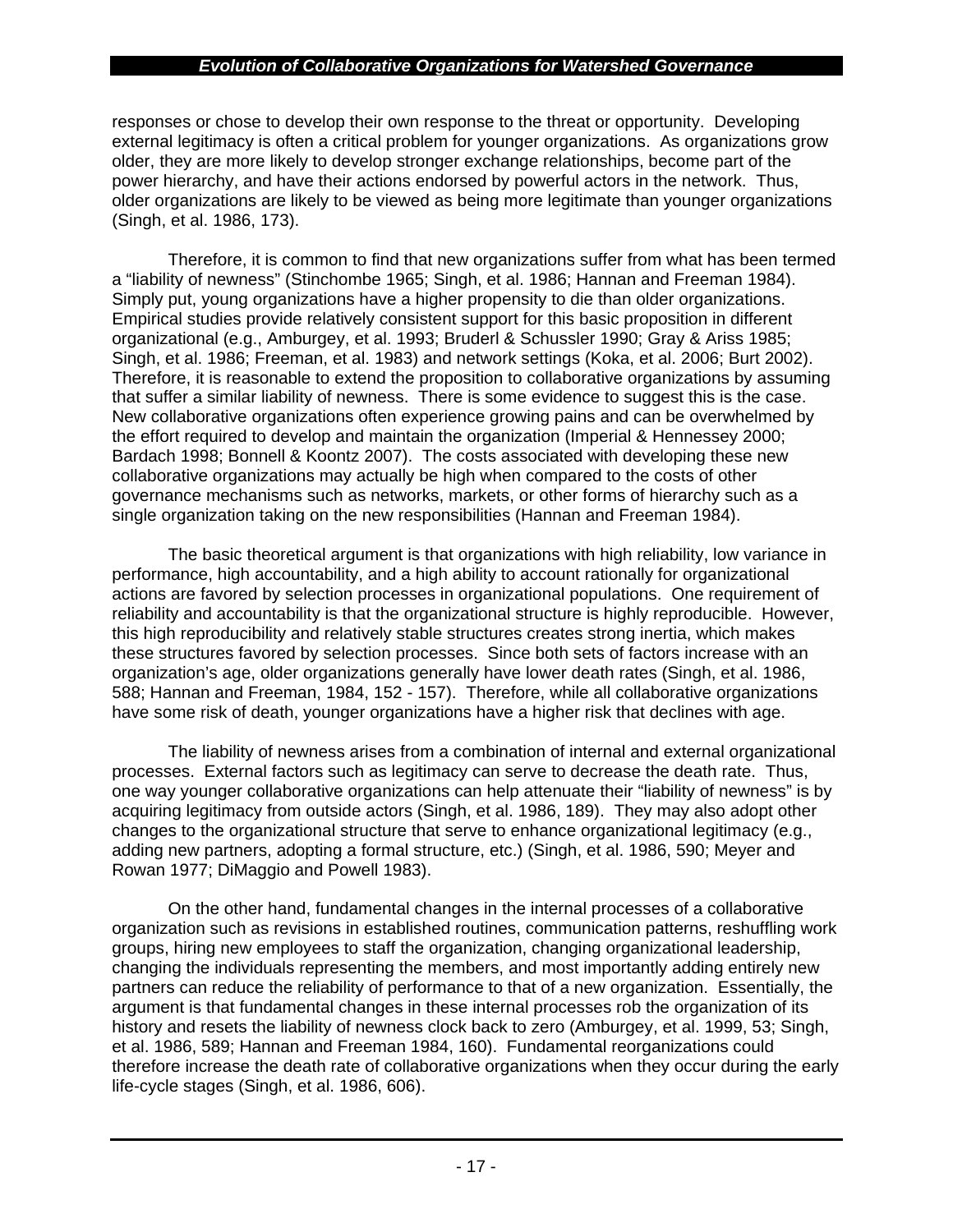However, the literature is less clear on the relationship between organizational change and death rates. The net effects appear to depend on time. The change may ultimately prove to be adaptive but only after enough time passes to repair the problems the collaborative organization incurs as a result of the disruptive aspect of the changes (Amburgey, et al. 1999, 53; Hannan and Freeman 1984, 159). Over time, organizations may develop "modification routines" or procedures for changing and creating new operating routines. But in order to routinize the change process the organization must gain experience by changing – organizations learn to change by changing. This suggests that the types of changes experienced in the past are more likely to be repeated in the future. It also suggests that the more experience an organization has with a particular type of change, the more likely its members will view it as a solution to a broader set of challenges or problems (Amburgey, et al. 1999, 54). Therefore, the probability of an organizational change increases with the number of prior changes that are of the same type (Amburgey, et al. 1999, 55).

Collectively, the theory of the liability of newness suggests several propositions related to the ability of a collaborative organization to survive:

- P<sub>9</sub>: Older collaborative organizations are likely to be viewed by members of the interorganizational network as more legitimate than younger collaborative organizations.
- $P_{10}$ : Collaborative organizations with formal rules structures are likely to be viewed by members of the interorganizational networks as more legitimate than collaborative organizations that rely on informal rule structures
- $P_{11}$ : Collaborative organizations with higher levels of legitimacy are more likely to survive than collaborative organizations will low levels of legitimacy.
- $P_{11}$ : Young collaborative organizations that acquire high legitimacy by adopting formal rules or by other means will have a higher rate of survival than those with low legitimacy.
- $P_{12}$ : Younger collaborative organizations that make major changes to their membership, strategy, decision, and coordination rule structures will increase their risk of death.
- $P_{13}$ : Older collaborative organizations that make major changes to their membership, strategy, decision, and coordination rule structures increase their risk of death to the risk associated with a younger organization.

## **Implications and Directions for Future Research**

One of the most important contributions of this paper is to draw attention to the fact that there are important differences between networks and organizations (i.e., hierarchy) as governance forms. Markets constitute the third basic form of governing relations between individuals and organizations (Powell 1990). Governance refers here to the means for achieving direction, control, and coordination of individuals and organizations with varying degrees of autonomy in order to advance joint objectives (Lynn, Heinrich, & Hill, 2000; Frederickson, 1996). The distinction between networks and organizations is often missing in the watershed governance literature. Sometimes what are referred to as partnerships are really some form of collaboration taking place in a network process governed trust and relationships guided by formal and informal rules and social norms. Network actors are generally autonomous and there are typically few hierarchical differences among actors within the relationship even if these differences exist outside the relationship.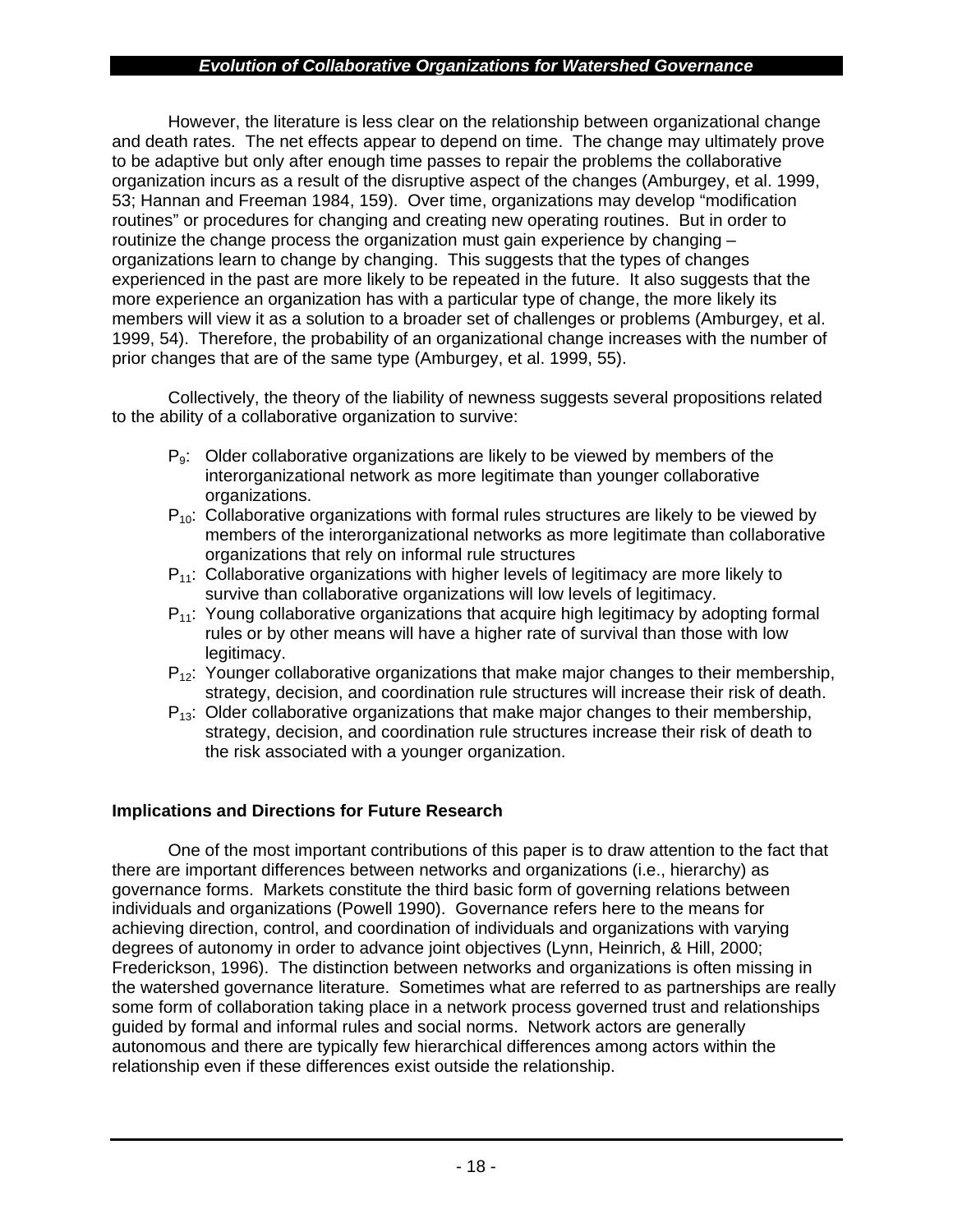A collaborative organization is a different governance form based on a hierarchical form of organization. It shares attributes of the network form in that trust and relationships are often used to craft rules and social norms that structure relations among members of the collaborative organization. However, collaborative organizations have an organizational structure that is used to govern collective action among members. Membership carries certain rights, duties, and responsibilities that exist inside of the relationship that might not exist outside of it.

Collaborative organizations also enhance the governance of a watershed's interorganizational network by connecting a subset of network members in an ongoing set of stable interactions repeated over long periods of time. This promotes the development of strong social networks, cooperation, and, perhaps most importantly, norms of trust, reciprocity, and cooperation (Milward & Provan 2000; Axelrod 1997, 1984; Ostrom, et al. 1994; Ostrom 1990; Aldrich & Whetten 1981). This social capital can then be utilized to help facilitate other network processes (e.g., collaborative activities) designed to enhance watershed governance.

Collaborative organizations may also operate as a hub within the larger interorganizational network associated with watershed governance. As such, they can play an important role in orchestrating activity within the network. Orchestration tasks within the network might include mobilizing and disseminating dispersed knowledge and creating stability in the interactions among network actors (Dhanararaj and Parkhe 2006). By acting as a hub of interaction within the network, the collaborative organization promotes multiplexity by increasing the connections among network members (Dhanararaj and Parkhe 2006; Kim, et al. 2006; Scott, 1991). Such ties are stronger than a single link because the relationship is maintained when one of the links is broken (Provan & Milward, 2001; Aldrich and Whetten, 1981).Collaborative organizations might also create a forum for making collective decisions that are subsequently used to achieve direction, control, and coordination of the organizations within the interorganizational network (Imperial 2005a).

The stable interactions may also promote a particular form of organizational learning by the members of a collaborative organization that has been termed "collaborative know how" (Simonin 1997). The argument is that network members learn how to govern collaborative processes and find ways to reduce the transaction costs associated with joint activities by participating in these activities (Dyer & Singh 1998; Kraatz 1998; Park 1996). Members within the partnership are then free to utilize these lessons to improve the management other collaborative activities outside the partnership.

We also demonstrate that the organizational approach to studying collaborative organizations (e.g., watershed partnerships) provides a means of systematically examining, comparing, and contrasting their structures. The propositions advanced in this paper advance our understanding of the structural properties of collaborative organizations that promote stability or inertia. Rather than be viewed as problematic, inertia is often the by-product of a well managed collaborative organization.

The ability for watershed partnerships (i.e., collaborative organizations) to endure over long time periods is important if they are to address watershed problems in significant ways. Many watershed problems are the result of the "tyranny of small decisions" in that they form by a large number of small decisions and actions. Such projects are too limited in scope, scale, magnitude or duration to significantly reduce the watershed problems. Addressing watershed problems like habitat restoration and reducing nonpoint source pollution often requires a sustained effort amounting to a small number of positive actions taken over long time periods. Many of these actions require collaborative action at the operational and policy making levels.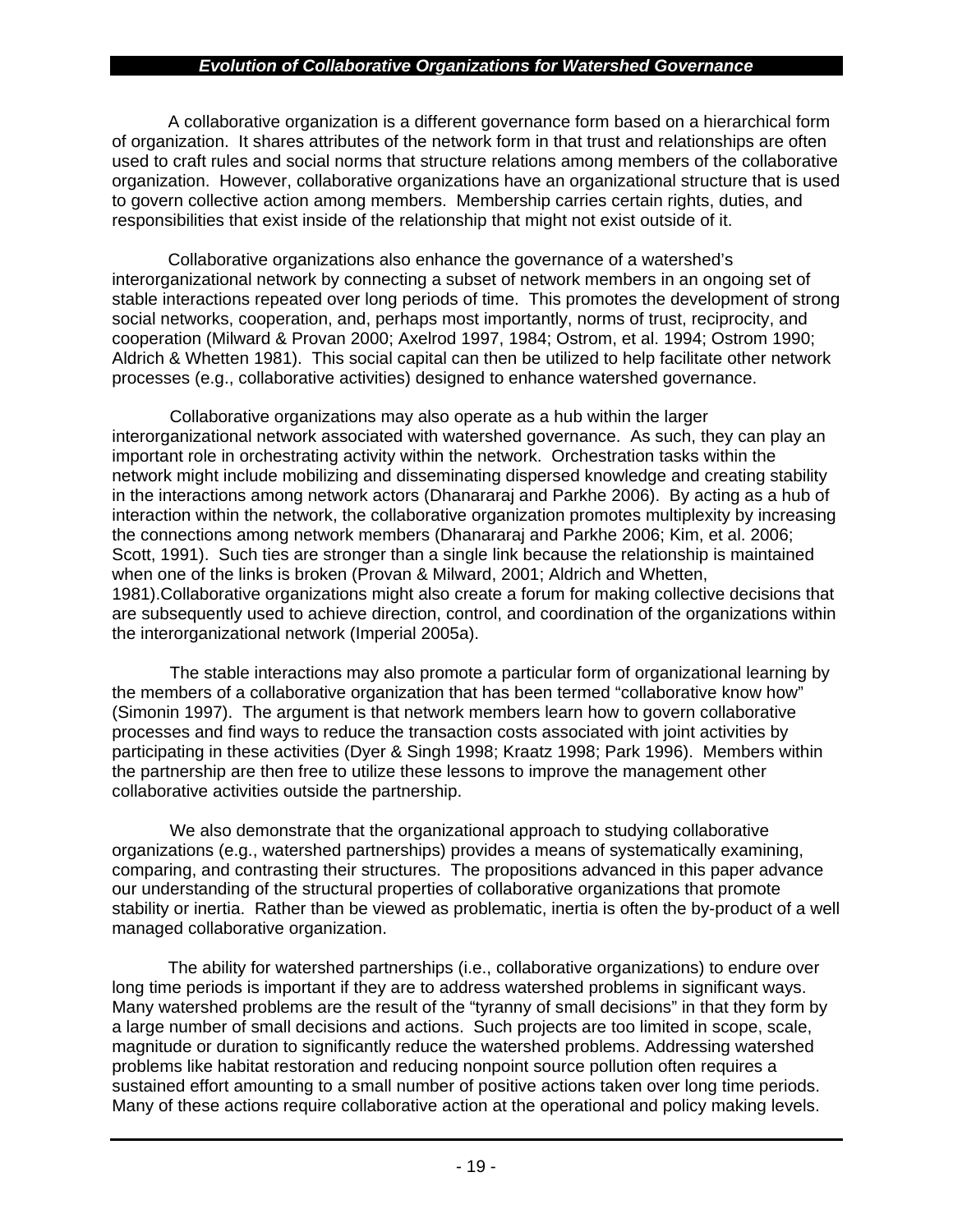Collaborative organizations become the vehicle for encouraging, coordinating, and facilitating collaborative activity over these longer time periods (Imperial 2005a, 2004; Imperial and Hennessey 2000).

Our propositions also draw attention to how these structural features are related to a collaborative organization's life-cycle and its ability to endure the test of time while drawing attention to the important challenges confronting managers seeking to develop a collaborative organization. Thus, the paper helps reduce the knowledge gap associated with understanding how the management of collaborative processes differs from that if single organizations (Agranoff & McGuire, 2001; Jones, Hesterly, & Borgatti, 1997; Mandell, 1990). An important part of this knowledge gap relates to the evolution of collaborative organizations. Just as the architect needs to understand what makes a building stay up rather than fall down, it is important for the collaborative public manager to understand the elementary processes by which collaborative organizations form and develop (Koka, et al. 2006). The challenges and problems confronting the management of a collaborative organization will change over time. Thus, much needs to be learned about the management of collaborative organizations. For example, are the managerial strategies effective during early life-cycle stages inappropriate during latter stages? Are some strategies more effective in some organizational structures than others? Conversely, do some structures constrain the use of some strategies?

Finally, our theoretical framework has significant implications for researchers because it suggests several sources of potential bias (Kim, et al. 2006, 705). Collaboration research tends to focus on activities that have some record of achievement. Network researchers tend to examine organizations that have formed partnerships successfully. Watershed researchers tend to focus on partnerships that have been formed successfully or have lasted for some prescribed period of time. This bias towards functionality must be balanced by and equally strong focus on the dysfunctional aspect of these processes by understanding why some collaboration efforts, networks, and watershed partnerships often fail to get off the ground or die during the early stages of their existence. Moreover, the failure to understand and analyze the organizational features of a watershed partnership in a systematic manner will confound theory development and make it hard to aggregate findings from different studies. Similarly, researchers need to consider the life-cycle stage of the partnership because it will influence the nature of the relationships among its members and may produce different measures of organizational effectiveness.

While much work remains to be done to test, modify, and refine our theoretical framework and associated propositions, we believe it contributes to the development of our understanding of the organizational dynamics of watershed partnerships. We also believe that the life-cycle stages and related propositions provide a means of systematically identifying the structural properties that help collaborative organizations to endure and survive over long time periods.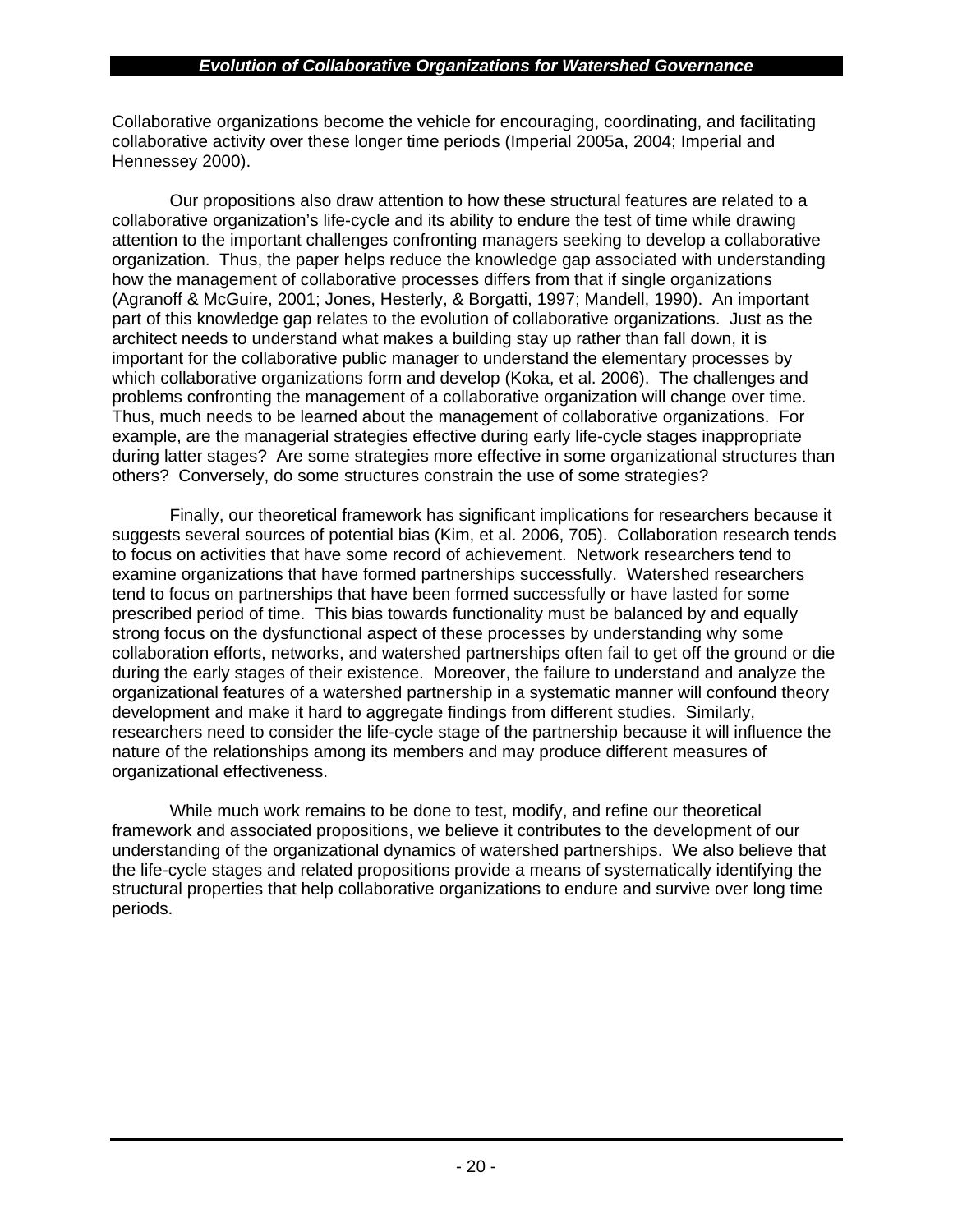## **References**

- Agranoff, R. & McGuire, M. 2003. *Collaborative Public Management: New Strategies for Local Governments*. Washington, D.C.: Georgetown University Press.
- Agranoff, R. & McGuire, M. 2001. Big questions in public network management research. *Journal of Public Administration Research and Theory* 11 (3), 295 – 326.
- Agranoff, R. & Radin, B. A. (1991). The comparative case study approach in public administration. In *Research in Public Administration* JAI Press. pp. 203 – 231.
- Alba, Richard D. 1982. Taking stock of network analysis: A decade's results. *Research in the Sociology of Organizations* 1: 39 – 74.
- Aldrich, H. & Whetten, D. A. 1981. Organization-sets, action sets, and networks: Making the most of simplicity. in P. C. Nystrom & W. Starbuck (eds.), *Volume 1: Adapting Organizations to their Environments*. New York, NY: Oxford University Press. pp. 385 – 408.
- Alexander, E. R. 1995. *How organizations act together: Interorganizational coordination in theory and practice*. Gordon and Breach Publishers.
- Alreck, Pamela L. & Settle, Robert B.. 1985. *The Survey Research Handbook*. Homewood, IL: Richard D. Irwin, Inc.
- Alter, Catherine & Hage, Jerald. 1993. *Organizations Working Together*. Newbury Park, CA: Sage Publications.
- Amburgey, T. L., Kelly, D., & Barnett, W. P. 1993. Resetting the clock: The dynamics of organizational change and failure. *Administrative Science Quarterly* 38 (March): 51 – 73.
- Amburgey, Terry L. & Tina Dacin. 1994. As the left foot follows the right: The dynamics of strategic and structural change. *Academy of Management Journal* 37 (no. 6): 1427-1452.
- Andersson, Krister P. 2004. Who talks with whom? The role of repeated interactions in decentralized forest governance. *World Development* 32(2):233-249.
- Astley, W. Graham & Andrew H. Van de Ven. 1983. Central perspectives and debates in organization theory. *Administrative Science Quarterly* 28 (June): 245-273.
- Axelrod, R. 1997. *The complexity of cooperation: Agent-based models of competition and collaboration*. Princeton, NJ: Princeton University Press.
- Axelrod, R. 1984. *The evolution of cooperation*. New York, NY: Basic Books, Inc., Publishers.
- Bardach, E. 2001. Developmental dynamics: Collaboration as an emergent phenomenon. *Journal of Public Administration Research and Theory* 11 (2), 149 – 164.
- Bardach, E. 1998. *Getting agencies to work together: The practice and theory of managerial craftmanship*. Washington, DC: Brookings Institution Press.
- Bidwell, R.D. 2003. Watershed councils as common pool resource institutions: Evaluating policy design and implementation of the Oregon Plan. Paper presented at the Association for Public Policy Analysis and Management research conference, November 6-8, Washington DC.
- Bidwell, Ryan D., and Clare M. Ryan. 2006. Collaborative partnership design: The implications of organizational affiliation for watershed partnerships. *Society and Natural Resources* 19(9):827- 843.
- Blomquist, W. 1992. *Dividing the waters: Governing groundwater in Southern California*. San Francisco, CA: ICS Press.
- Bonnell, J.E. and T.M. Koontz. 2007. Stumbling forward: The organizational challenges of building and sustaining collaborative watershed management. *Society and Natural Resources.*
- Born, S. M. & Genskow, K. D. 2001. T*oward understanding new watershed initiatives A report from the Madison watershed workshop*. Madison, WI..
- Born, Stephen M. and Kenneth D. Genskow. 2000. *The Watershed Approach: An Empirical Assessment of Innovation in Environmental management.* National Academy of Public Administration, Washington, DC, Research Paper Number 7.
- Brick, P. and E. P. Weber. 2001. Will rain follow the plow? Unearthing a new environmental movement. In Brick, Philip, Donald Snow and Sarah Van de Wetering (eds.), *Across the Great Divide: Explorations in Collaborative Conservation and the American West*. Washington, DC: Island Press. pp. 15-24.
- Bruderl, J. & Schussler, R. 1990. Organizational mortality: The liabilities of newness and adolescence. *Administrative Science Quarterly* 35 (September): 530 – 547.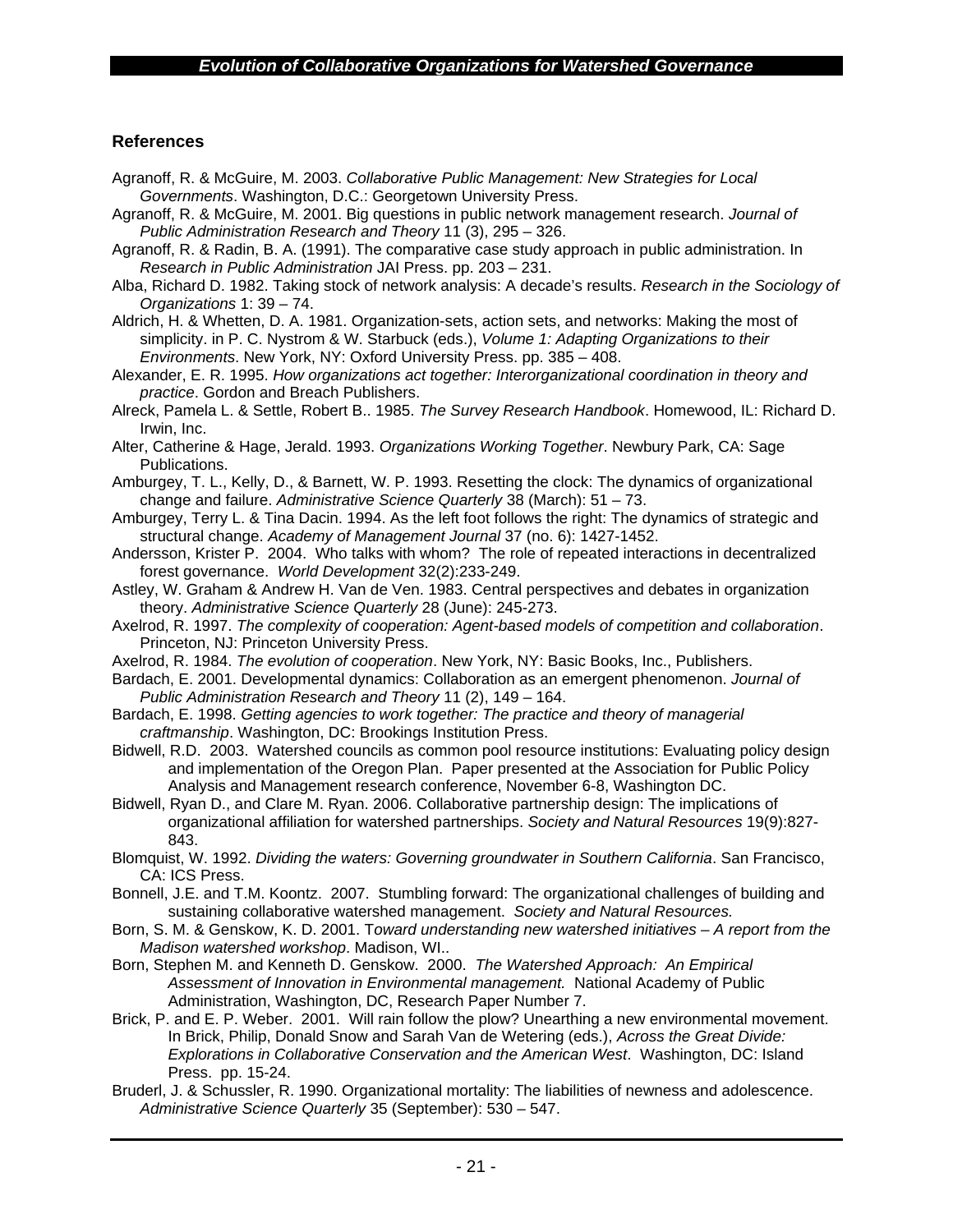Burt, Ronald S. & Ronchi, Don. 1994. Measuring a large network quickly. *Social Networks* 16: 91 – 135. Cameron, Kim S. & David A Whetten. 1981. Perceptions of organizational effectiveness over

organizational life cycles. *Administrative Science Quarterly* 26: 525 – 544.

Cameron, Kim S. & David A Whetten. 1983. Models of the organizational life cycle: Applications to higher education. *Review of Higher Education* 6 (no. 4): 269 – 299.

Carr, D.S., S.W. Selin, and M.A. Schuett. 1998. Managing public forests: Understanding the role of collaborative planning. *Environmental Management* 22(5):767-776.

Caudle, Sharon L. 1994. Using qualitative approaches. in Joseph S. Wholey, Harry P. Hatry, and Kathryn E. Newcomer (eds.) *Handbook of Practical Program Evaluation*. San Francisco, CA: Jossey-Bass Publishers.

Chess, Caron, Billie Jo Hance, and Ginger Gibson. 2000. Adaptive participation in watershed management. *Journal of Soil and Water Conservation* Third Quarter: 248-252.

Chisholm, D. 1995. Problem solving and institutional design. *Journal of Public Administration Research and Theory*, 5 (4): 451 – 491.

Clark, Brad T., Nina Burkardt, and M. Dawn King. 2005. Watershed Management and Organizational Dynamics: Nationwide Findings and Regional Variation. *Environmental Management* 36 (2):297- 310.

Coglianese, Cary. 1999. The limits of consensus. *Environment* 41: 28–33.

Collins, A., G. Constantz, S. Hunter, and S. Selin. 1998. Collaborative watershed planning: The West Virginia experience. *Conservation Voices* 1(2): 31-35.

Colvile, et al. 2001.

- Conley, Alex, and Ann Moote. 2003. Evaluating collaborative natural resource management. *Society & Natural Resources* 16:371-386.
- Cortner, Hanna J. & Moote Margaret A.. 1999. *The politics of ecosystem management*. Washington, DC: Island Press.

Coughlin, C.W., Hoben, M.L., Manskopf, D.W. & Quesada, S.W. 1999. *A Systematic Assessment of Collaborative Resource Management Partnerships*. Unpublished Masters Project. University of Michigan, School of Natural Resources.

Crawford, S.; Ostrom, E. 1995. A grammar of institutions. *American Political Science Review* 89 (3): 582- 600.

Cropper, S. 1996. Collaborative working and the issue of sustainability. In C. Huxham (ed.) *Creating collaborative advantage.* Thousand Oaks, CA: SAGE Publications. pp. 80 – 100.

Damanpour, Fariborz. 1991. Organizational innovation: A meta-analysis of effects and determinants and moderators. *Academy of Management Journal* 34 (no. 3): 555 - 590.

Damanpour, Fariborz & Evan, William M. 1984. Organizational innovation and performance: The problem of 'organizational lag'. *Administrative Science Quarterly* 29 (Sept.): 392-409.

Davenport, T.E., Phillips, N.J., Kirschner, B.A., & Kirschner, L.T. 1996. "The watershed protection approach: A framework for ecosystem protection. *Water, Science, and Technology*. 33(4-5): 23- 26.

Denzin, Norman K. & Lincoln, Yvonna S. (eds.). 1998a. *Strategies for qualitative inquiry*. Thousand Oaks, CA: Sage Publications.

Denzin, Norman K. & Lincoln, Yvonna S. (eds.). 1998b. *Collecting and interpreting qualitative materials*. Thousand Oaks, CA: Sage Publications.

Dhanaraj, Charles & Arvind Parkhe. 2006. Orchestrating innovation networks. *Academy of Management Review* 31 (no. 3): 659 – 669.

DiMaggio, Paul J. & Walter Powell. 1983. The iron cage revisited: Institutional isomorphism and collective rationality in organizational fields. *American Sociological Review* 48: 147 – 160.

Durant, R. F., D.J. Fiorino, and R. O'Leary (eds.). 2004. *Environmental Governance Reconsidered: Challenges, Choices, and Opportunities*. Cambridge, MA: MIT Press.

Dyer, J. H. & Singh, H. 1998. The relational view: Cooperative strategy and sources of interorganizational competitive advantage. *Academy of Management Review* 23 (4): 660 – 679.

Edelenbos, Jurian & Erik-Hans Klijn. 2005. Managing stakeholder involvement in decision making: A comparative analysis of six interactive processes in the Netherlands. *Journal of Public Administration Research and Theory* 16: 417 – 446.

Firmin-Sellers, K. 1995. The concentration of authority: Constitutional creation in the Gold Coast, 1950." *Journal of Theoretical Politics* 7(2): 201 - 222.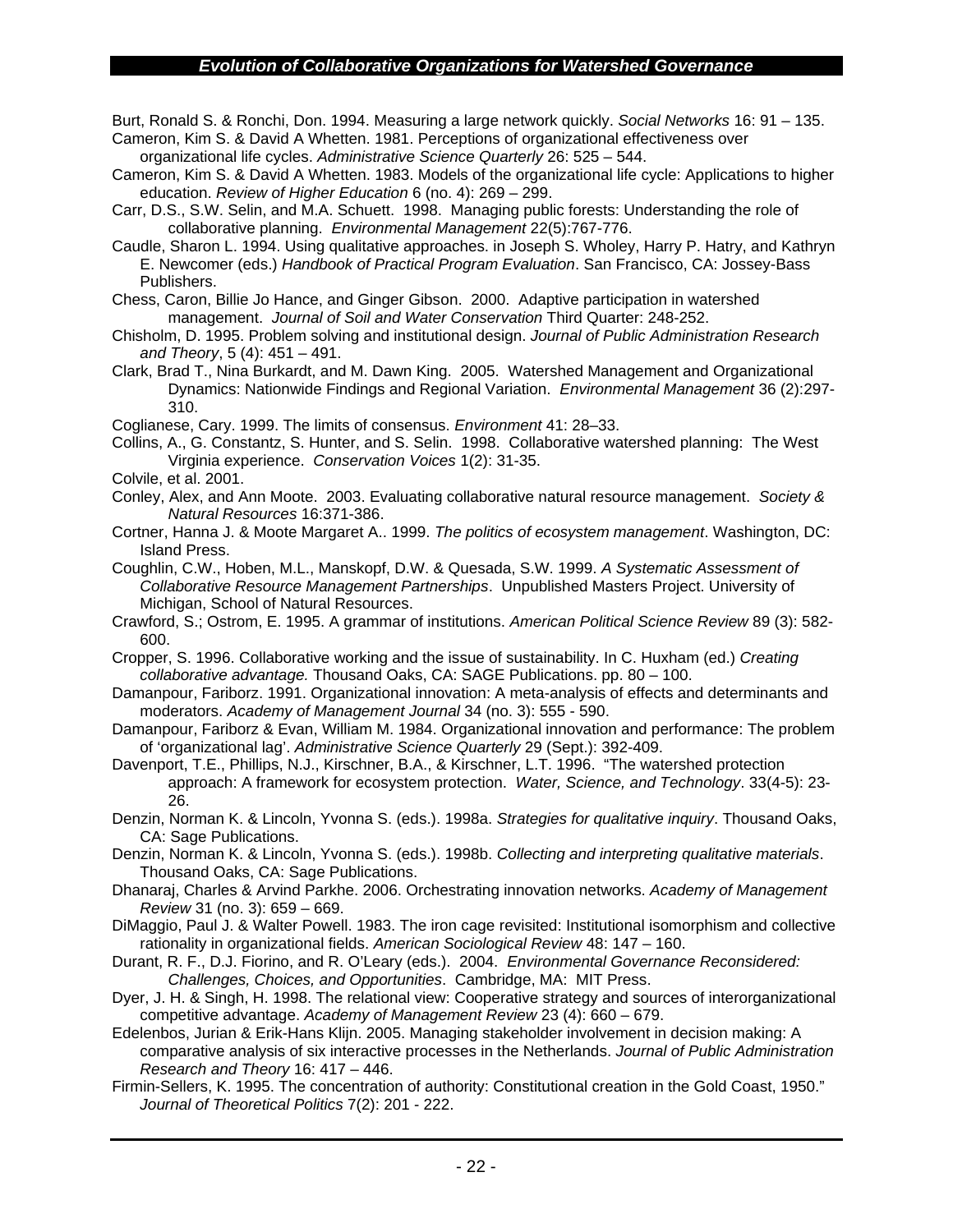- Finn, C. B. 1996. Utilizing stakeholder strategies for positive collaborative outcomes. In C. Huxham (ed.), *Creating collaborative advantage.* Thousand Oaks, CA: SAGE Publications. p.p. 152 – 164
- Fountain, Jane. 1994. Trust as a basis for organizational forms. Paper presented at a conference of Network Analysis and Innovations in Public Programs, University of Wisconsin. September 30 to October 1.

Freeman, J., Carrol, G. R., & Hannan, M. T. 1983. The liability of newness: Age dependence in organizational death rates. *American Sociological Review* 48 (October): 692 – 710.

George, Alexander L. and Andrew Bennett. 2005. *Case Studies and Theory Development in the Social Sciences*. Cambridge, MA: Belfer Center for Science and International Affairs.

Genskow, Kenneth D. & Stephen M. Born. 2006. Organizational dynamics of watershed partnerships: A key to integrated water resources management. *Journal of Contemporary Water Research & Education*. Issue 135 (December): 56 – 64.

Gerring, John. 2004. What is a case study and what is it good for? *American Political Science Review* 98(2): 341-354.

Gibson, Clark, Margaret McKean, and Elinor Ostrom, eds. 2000. *People and Forests: Communities, Institutions, and Governance*. Cambridge: MIT Press.

Glaser, B. G. & Strauss, A. L. 1967. *The discovery of grounded theory: Strategies for qualitative research*. New York, NY: Aldine.

Graham, Cole Blease, Jr. & Hays, Steven W. 1993. 3: Organizing in *Managing the Public Organization*. Second Edition. Washington, DC: Congressional Quarterly Press.

Granovetter, M. 1985. Economic action and social structure: The problems of embeddedness. *American Journal of Sociology*, 91 (3, November): 481 – 510.

Gray, Barbara & Ariss, Sonny S. 1985. Politics and strategic change across organizational life cycles. *Academy of Management Review* 10 (no. 4): 707-723.

Gulati, R. 1995. Social structure and alliance formation patterns: A longitudinal study. *Administrative Science Quarterly*, 40: 619 – 652.

Hall, Richard H. 1995. *Organizations: Structures, processes, and outcomes*. Sixth Edition. Englewood Cliffs, NJ: Prentice Hall.

Hanf, Kenneth. 1982. Regulatory structures: Enforcement as implementation. *European Journal of Political Research* 10: 159 – 172.

Hanks, Steven H., Collin J. Watson, Erik Jansen, & Gaylen N. Chandler. 1993. Tightening the life-cycle construct: A taxonomic study of growth stage configurations in high-technology organizations. *Entrepreneurship Theory and Practice* **?** (Winter): 5 – 28.

Hannan, Michael T. & John Freeman. 1984. Structural inertia and organizational change. *American Sociological Review* 49 (April): 149 – 164.

Himmelman, A. T. 1996. On the theory and practice of transformational collaboration: From social service to social justice. In C. Huxham (ed.), *Creating collaborative advantage*. Thousand Oaks, CA: SAGE Publications. pp. 19 – 43.

Hjern, B. & Porter, D. 1981. Implementation structures: A new unit of administrative analysis. *Organization Studies* 2: 211 – 227.

Hrebiniak, Lawrence & Joyce, William F. 1985. Organizational adaptation: Strategic choice and environmental determinism. *Administrative Science Quarterly* 30 (September): 336-349.

Hull, Chris & Hjern, Benny. 1982. Helping small firms grow: An implementation analysis of small firm assistance structures. *European Journal of Political Research* 10: 187 – 198.

Huxham, C. 1996. Collaboration and collaborative advantage. In C. Huxham (ed.), *Creating collaborative advantage*. Thousand Oaks, CA: SAGE Publications. pp. 1 – 18.

Imperial, Mark T. 2006. Intergovernmental challenges of watershed management: Strategies for improving watershed governance. In Velma I. Grover (Ed.) *Water: Global Commons and Global Problems*. Enfield, NH: Science Publishers. pp. 297 - 323.

Imperial, Mark T. 2005a. Using collaboration as a governance strategy: Lessons from six watershed management programs. *Administration and Society* 37 (3): 281 - 320.

Imperial, Mark T. 2005b. Collaboration and performance measurement: Lessons from three watershed governance efforts. In John M. Kamensky and Albert Morales (Eds) *Managing for Results 2005*. Lanham, MD: Rowman & Littlefield Publishers, Inc. pp. 379 – 424.

Imperial, Mark T. 2004*. Collaboration and performance measurement: Lessons from three watershed governance efforts*. Washington, D.C.: Center for the Business of Government. April.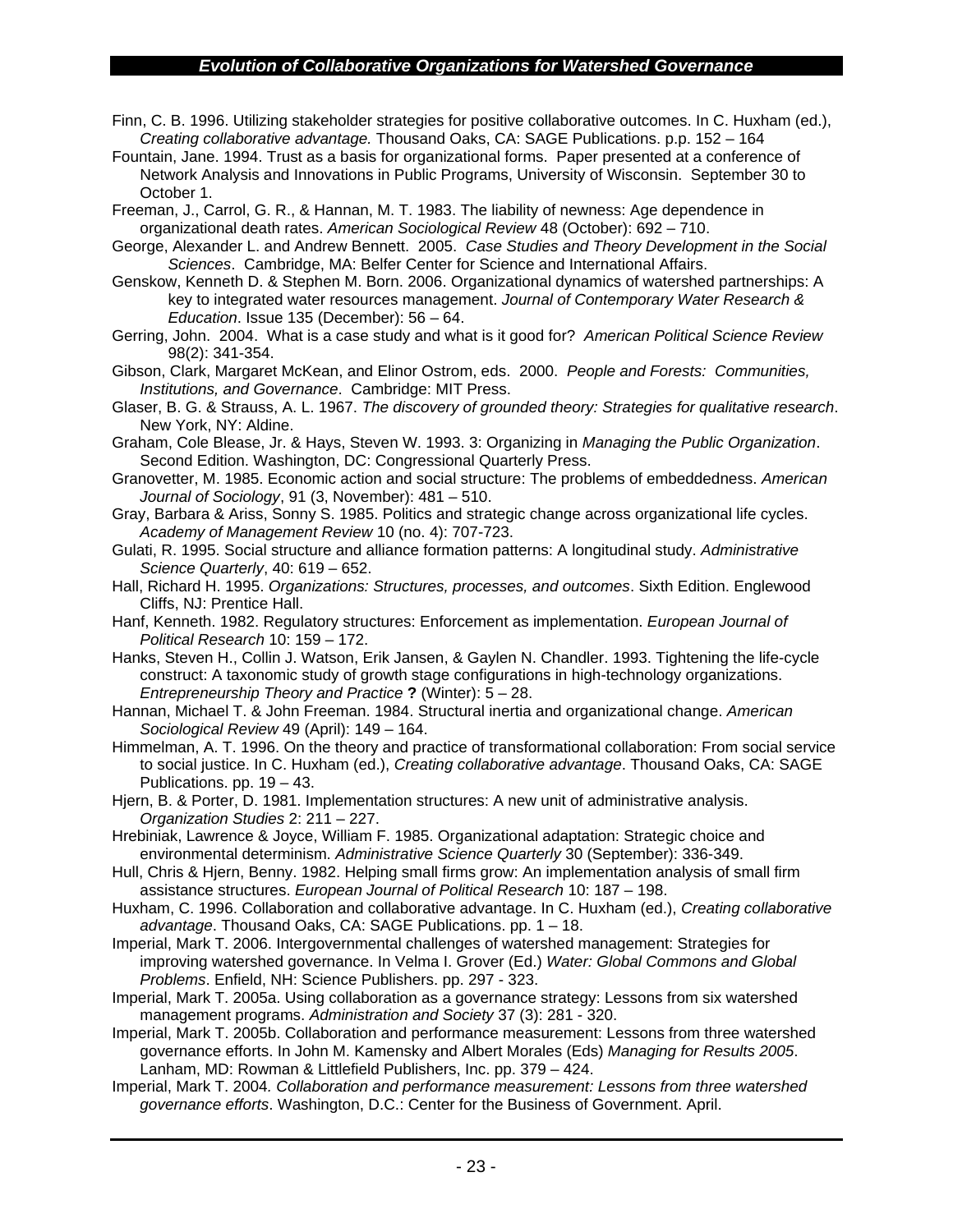Imperial, M. T. 2000. *The Tampa Bay Estuary Program: Developing and implementing an interlocal agreement*. Washington, DC: National Academy of Public Administration.

- Imperial, M. T. 1999a. Analyzing institutional arrangements for ecosystem-based management: The institutional analysis and development framework. *Environmental Management* 24 (4): 449 – 465.
- Imperial, M. T. 1999b. Analyzing institutional arrangements for ecosystem-based management: Lessons from the Rhode Island Salt Ponds SAM Plan. *Coastal Management* 27(no. 1): 31 – 56
- Imperial, Mark T. & Hennessey, Timothy. 2001. Improving watershed governance: Lessons learned from six watershed management efforts in the U.S. *InterCoast Network: International Newsletter of Coastal Management* #39 (Spring): 14 – 15, 27.

Imperial, M. T. & Hennessey, T. 2000. *Environmental governance in watersheds: The importance of collaboration to institutional performance*. Washington, DC: National Academy of Public Administration.

Imperial, Mark T. & Hennessey, Timothy. 1996. An ecosystem-based approach to managing estuaries: An assessment of the National Estuary Program. *Coastal Management* 24 (no. 2): 115 - 139.

- Imperial, M.T. & D. Kauneckis. 2003. Moving from conflict to collaboration: Lessons from the Lake Tahoe Experience. *Natural Resources Journal* 43 (4): 1009 - 1055.
- Imperial, Mark T., Hennessey, T. & Robadue, D. Jr. 1993. The evolution of adaptive management for estuarine ecosystems: The National Estuary Program and its precursors. *Ocean and Coastal Management* 20 (no. 2): 147 - 180.

Imperial, Mark T., McGee, S. & Hennessey, T. 2000. *The Narragansett Bay Estuary Program: Using a state water quality agency to implement a CCMP*. Washington, DC: National Academy of Public Administration. August.

Imperial, Mark T., & Yandle, Tracy. 2005. Taking institutions seriously: Using the IAD Framework to analyze fisheries policy. *Society & Natural Resources* 18 (no. 6, July): 493 - 509.

Imperial, Mark T., Robadue, D. Jr., & Hennessey, T. 1992. An evolutionary perspective on the development and assessment of the National Estuary Program. *Coastal Management* 20 (no. 4): 311 - 341.

Jeffries, F. L. & Reed, R. 2000. Trust and adaptation in relational contracting. *Academy of Management Review* 25 (4), 873 – 882.

Jentleson, Bruce. 2002. The need for praxis: Bringing policy relevance back in. *International Security* 26(3): 169-183.

John, D. 1994. *Civic Environmentalism: Alternatives to Regulation in States and Communities*. Washington, DC: CQ Press.

Jones, C., Hesterly, W. S., & Borgatti, S. P. 1997. A general theory of network governance: Exchange conditions and social mechanisms. *Academy of Management Review* 22 (4): 911 – 95.

Katz, Jerome & William B. Gartner. 1988. Properties of emerging organizations. Academy of Management Review 13 (no. 3): 429 – 441.

Kauneckis, Derek & Imperial, Mark T. forthcoming. Collaborative watershed governance in Lake Tahoe: An institutional analysis. *International Journal of Public Administration* 11 (no. 1).

Kemmis, Daniel. 1990. *Community and the Politics of Place*. Norman: University of Oklahoma Press.

Kenney, Douglas S. 2001. Are community watershed groups effective? Confronting the thorny issue of measuring success. In Brick, Philip, Donald Snow, and Sarah Van De Wetering (eds.), *Across the Great Divide: Explorations in Collaborative Conservation and the American West*. Washington, DC: Island Press.

Kenney, Douglas S. 1997. *Resource Management at the Watershed Level: An Assessment of the Changing Federal Role in the Emerging Era of Community-Based Watershed Management*. Report to the Western Water Policy Review Advisory Commission. Natural Resources Law Center, University of Colorado School of Law: Boulder, Colorado.

Kenney, Douglas S., McAllister, Sean T., Caile, William H. & Peckham, Jason S. 2000. *The new watershed source book: A Directory and review of watershed initiatives in the Western United States*. Boulder, CO: University of Colorado School of Law. April.

Keohane, Robert O. (ed.). 1986. *Neorealism and Its Critics*. New York: Columbia University Press.

Khator, R. 1999. Networking to achieve alternative regulation: Case studies from Florida's National Estuary Programs. *Policy Studies Review* 16 (1): 66 – 85.

Kickert, W. J. M., Klijn, E. H., & Koppenjan, J. F. M. (eds.). 1997. *Managing complex networks: Strategies for the public sector*. Thousand Oaks, CA: Sage Publications.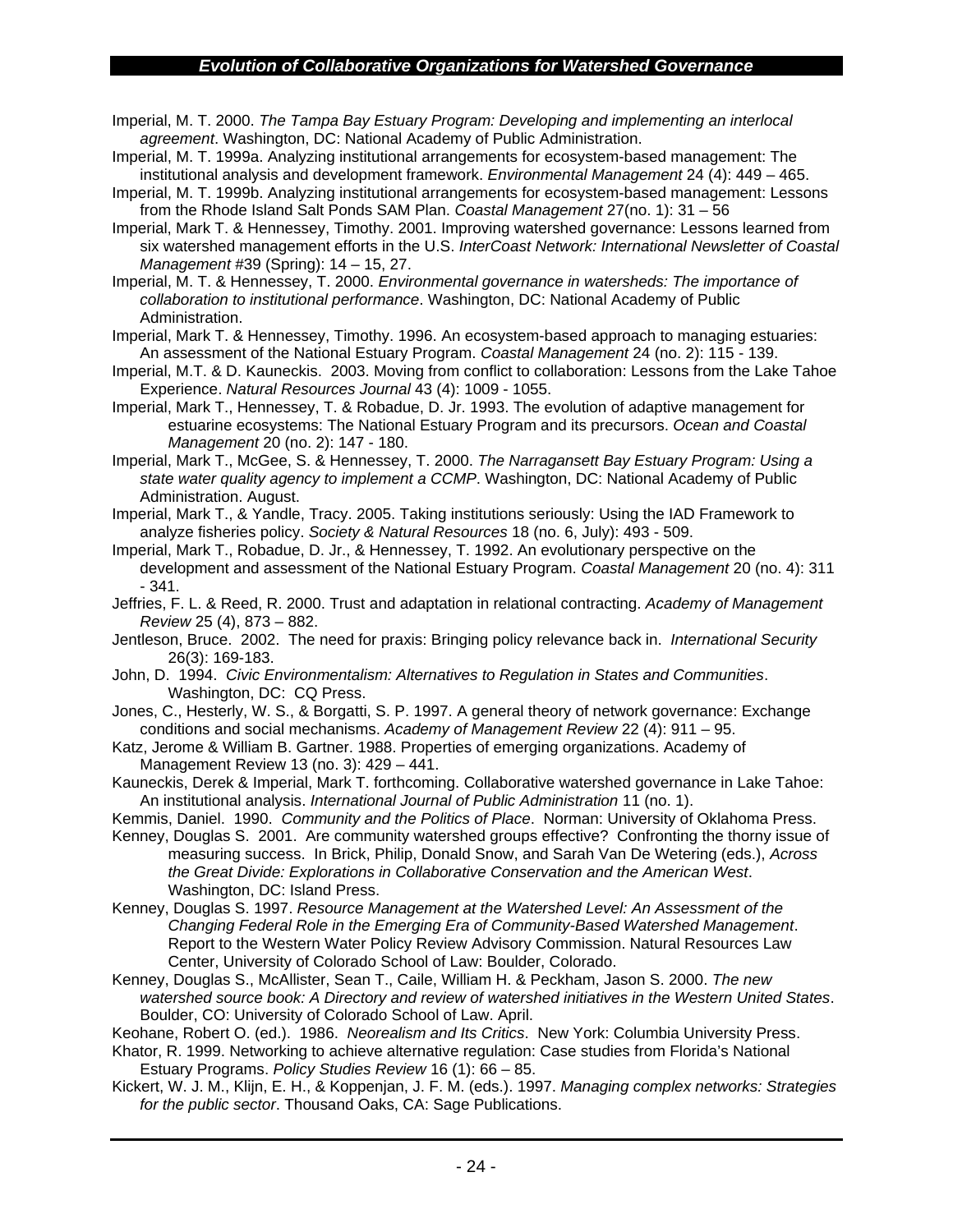- Kim, Tai-Young, Hongseok Oh, & Anand Swaminathan. 2006. Framing interorganizational network change: A network inertia perspective. *Academy of Management Review* 31 (no. 3): 704 – 720.
- Kimberly, John R. 1980. The organizational life cycle: Constructive concept or misguided metaphor?" in R. R. Kimberly and R. H. Miles (eds.) *The Organizational Life Cycle*. San Francisco, CA: Jossey-Bass. Pp.  $1 - 17$ .
- Kiser, L. & Ostrom, E. 1982. The three worlds of action: A metatheoretical synthesis of institutional approaches. In E. Ostrom (ed.), *Strategies for political inquiry*. Beverly Hills, CA: Sage. pp. 179 – 222.
- Koka, B. R., R. Madhavan, & J. E. Prescott. 2006. The evolution of interfirm networks: environmental effects on patterns of network change. *Academy of Management Review* 31 (no. 3): 721 – 737.
- Koontz, Tomas M. 2006. Collaboration for sustainability? A framework for analyzing government impacts in collaborative environmental management. *Sustainability: Science, Practice, and Policy* 2(1): http://ejournal.nbii.org/archives/vol2iss1/TOC.html
- Koontz, Tomas M. 2005. We finished the plan, so now what? Impacts of collaborative stakeholder participation on land use policy. *Policy Studies Journal* 33(3): 459-481.
- Koontz, Tomas M. 2003. The farmer, the planner, and the local citizen in the dell: How collaborative groups plan for farmland preservation. *Landscape and Urban Planning* 66(1): 19-34*.*
- Koontz, Tomas M. and Elizabeth Moore Johnson. 2004. One size does not fit all: Matching breadth of citizen participation to watershed group accomplishments. *Policy Sciences* 37(2):185-204.
- Koontz, Tomas M. and Craig W. Thomas. 2006. What do we know and need to know about the environmental outcomes of collaborative management? *Public Administration Review* 66 (6 supplement): 109-119.
- Koontz, Tomas M., Steelman, Toddi A., Carmin, JoAnn, Korfmacher, Katrina Smith, Moseley, Cassandra, & Thomas, Craig W. 2004. *Collaborative environmental management: What roles for government?* Washington, D.C: Resources for the Future Press.
- Korfmacher, K.S. 2000. Partnering for Ecosystem Management of the Darby Creek Watershed. *American Behavioral Scientist* 44(4): 548–64*.*
- Korfmacher, Katrina Smith, and Tomas M. Koontz. 2003. Collaboration, information, and preservation: The role of expertise in farmland preservation task forces. *Policy Sciences* 36: 213-236.
- Kraatz, M. S. 1998. Learning by association? Interorganizational networks and adaptation to environmental change. *Academy of Management Journal*, 41 (6): 621 – 643.
- Kumar, Nirmaly, Stern, Louis W., & Anderson, James C. 1993. Conducting interorganizational research using key informants. *Academy of Management Journal* 36 (no. 6): 1633 – 1651.
- Lam, Wai Fung. 1998. *Governing Irrigation Systems in Nepal: Institutions, Infrastructure, and Collective Action*. Oakland, CA: ICS Press.
- Lawrence, T. B., Hardy, C. & Phillips, N. 2002. Institutional effects of interorganizational collaboration: The emergence of proto-institutions. *Academy of Management Journal*, 45 (1): 281 – 290.
- Leach, W. D. 2002. Surveying diverse stakeholder groups. *Society and Natural Resources*, 15 (7): 641 649.
- Leach, William D. and Paul A. Sabatier. 2005. Are trust and social capital the keys to success? Watershed partnerships in California and Washington. In Sabatier, Paul A., Will Focht, Mark Lubell, Zev Trachtenberg, Arnold Vedlitz, and Marty Matlock (eds.), *Swimming Upstream: Collaborative Approaches to Watershed Management.* Cambridge, MA: MIT Press, pp. 233-258.
- Leach, W. D. & Pelkey, N. W. 2001. Making watershed partnerships work: A review of the empirical literature. *Journal of Water Resources Planning and Management*, November/December: 378 – 385.
- Leach, W. D., Pelkey, N. W., & Sabatier, P. A. 2002. Stakeholder partnerships as collaborative policymaking: Evaluation criteria applied to watershed management in California and Washington. *Journal of Public Policy Analysis and Management* 21 (4): 645 – 670.
- Leana, C. R. & Van Buren, H. J., III. 1999. Organizational social capital and employment practices. *Academy of Management Review*, 24 (3): 538 – 555.
- Lowndes, Vivien & Chris Skelcher. 1998. The dynamics of multi-organizational partnerships: An analysis of changing modes of governance. *Public Administration* 76 (Summer): 313 – 333.

Lubell, Mark. 2004a. Resolving conflict and building cooperation in the National Estuary Program. *Environmental Management* 33 (5): 677 – 691.

Lubell, Mark. 2004b. Collaborative environmental institutions: All talk and no action? *Journal of Policy Analysis and Management* 23 (3): 549 – 573.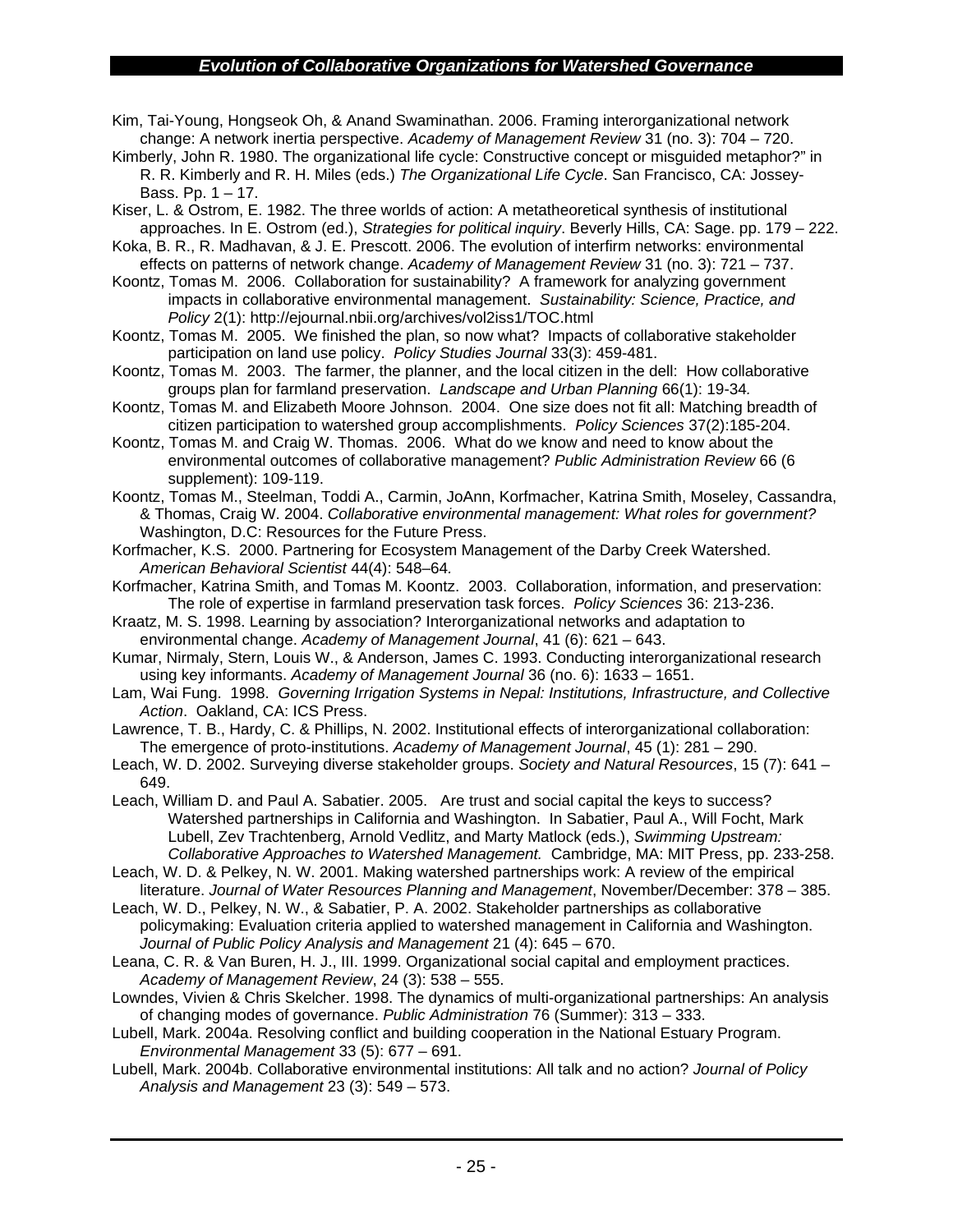- Lubell, Mark. 2000. Cognitive conflict and consensus building in the National Estuary Program. *American Behavioral Scientist* 44 (4, December): 628 – 647.
- Lubell, M.; Schneider, M.; Scholz, J. T.; Mete, M. 2002. Watershed partnerships and the emergence of collective action institutions. *American Journal of Political Science* 46 (1): 148-163.
- Mandell, M. P. 1990. Network management: Strategic behavior in the public sector. In R. W. Gage & M. P. Mandel (eds.), *Strategies for Managing Intergovernmental Policies and Networks*. Westport, CT: Praeger. pp. 29 – 53.
- Mandell, M. P. 1989. Organizational networking: Collective organizational strategies. in J. Rabin, G. J. Miller, & W. B. Hildreth (eds.), *Handbook of Strategic Management*. New York, NY: Marcel Dekker, Inc. pp. 141 – 165.
- Margerum, Richard D. & Born, Stephen M. 2000. A co-ordination diagnostic for improving integrated environmental management. *Journal of Environmental Planning and Management* 43(no. 1): 5 – 21.
- Marshall, Catherine, and Gretchen Rossman. 1999. *Designing Qualitative Research*. Thousand Oaks, CA: Sage Publications.
- Maxwell, J. A. 1996. *Qualitative research design: An interactive approach*. Thousand Oaks, CA: SAGE Publications.
- McGuire, Michael. 2006. Collaborative public management: Assessing what we know and how we know it. *Public Administration Review* 66(6 supplement): 33-43.
- Menzel, D. C. 1987. An interorganizational approach to policy implementation. *Public Administration Quarterly* 11 (1): 3 – 16.
- Metzenbaum, Shelley H. 2002. Measuring that matters: Cleaning up the Charles River. in Donald Kettl (Ed) *Environmental Governance A Report on the Next Generation of Environmental Policy*. Washington, DC: Brookings Press.
- Meyer, Alan D. 1982. Adapting to environmental jolts. *Administrative Science Quarterly* 27: 515 537.
- Meyer, John W. and Brian Rowan. 1977. "Institutionalized Organizations: Formal Structure as Myth and Ceremony." *American Journal of Sociology* 80 (no. 2): 340 - 363.
- Miles, M. B. & Huberman, A. M. 1994. *Qualitative data analysis: An expanded sourcebook*, Second Edition. Thousand Oaks, CA: SAGE Publications.
- Miles, Raymond E. and Charles C. Snow. 1978. *Organizational Strategy, Structure, and Process*. New York, NY: McGraw-Hill Book Co.
- Miller, Danny & Peter H. Friesen. 1984. A longitudinal study of the corporate life cycle. Management Science 30 (no. 10, Oct.): 1161 – 1183.
- Miller, Danny & Peter H. Friesen. 1983. Successful and unsuccessful phases of the corporate life cycle. *Organization Studies* 4 (Oct.): 339 – 356.
- Milward, H. B. & Provan, K. G. 2000. Governing the hollow state. *Journal of Public Administration Research and Theory*, 10 (2): 359 – 379.
- Mintzberg, Henry. 1979. *The structuring of organizations: A synthesis of the research*. Prentice-Hall: Englewood Cliffs, NJ.
- Moore, Elizabeth A. 2001. *Watershed Groups in Ohio: An Assessment of Diversity, Trends, and Policy Implications*. Unpublished masters thesis. Columbus, OH: The Ohio State University.
- Moore, Elizabeth A. & Koontz, Tomas M. 2003. A typology of collaborative watershed groups: Citizenbased, agency-based, and mixed partnerships. *Society and Natural Resources* 16: 451 – 460.
- Moote, Anne. 1995. *Partnership Handbook: A Resource and Guidebook for Local Community-based Groups Addressing Natural Resource, Land Use, or Environmental Issues*. Report, Water Resources Research Center, College of Agriculture, University of Arizona, Tucson.
- Morrissey, W.A., J.A. Zinn, and M.L. Corn. 1994. Ecosystem management: Federal agency activities. 94-339 ENR. U.S. Library of Congress, Congressional Research Service, Washington, DC.
- Mullen, Michael W. and Bruce E. Allison. 1999. Stakeholder involvement and social capital: Keys to watershed management success in Alabama. *Journal of the American Water Resources Association* 35(3):655-662.
- Nader, David A. & Tushman, Michael L. 1990. Beyond the charismatic leader: Leadership and organizational change. *California Management Review* 32 (Winter): 77-97.
- National Academy of Public Administration. 2000. *environment.gov: Transforming environmental protection for the 21st Century.* Washington, DC: National Academy of Public Administration.
- Nelson, Richard R. & Sidney G. Winter. 1982. *The evolutionary theory of economic change*. Cambridge, MA: Belknap Press of Harvard Press.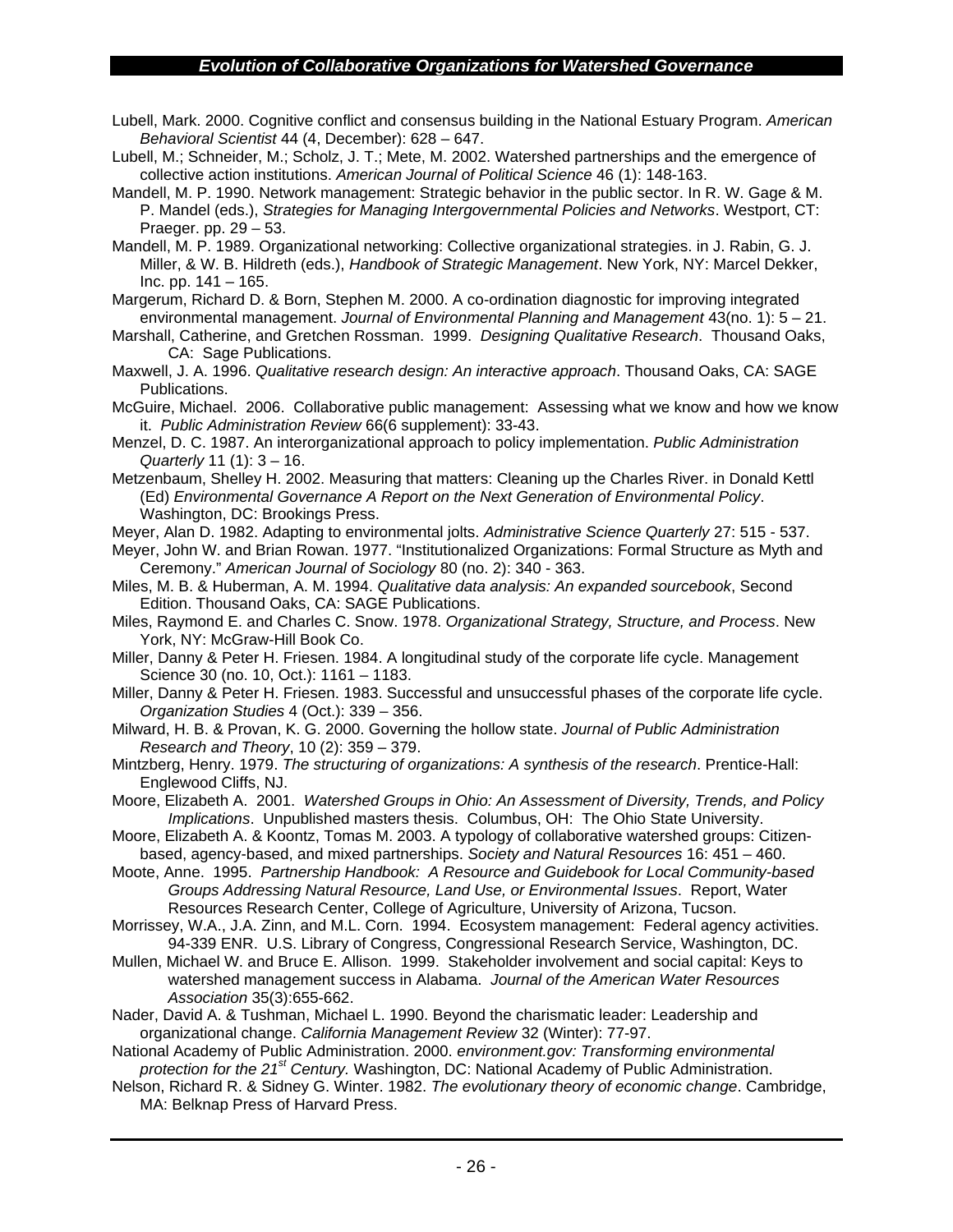- Nikolic, Sara. 2005. *Impacts of State Involvement on Community-Based Collaborative Watershed Management.* Unpublished masters thesis. Columbus, OH: The Ohio State University.
- Oliver, Christine. 1991. Strategic responses to institutional processes. *Academy of Management Review* 16 (no. 1): 145 - 179.
- Osborn, R. N. & Hagedoorn, J. 1997. The institutionalization and evolutionary dynamics of interorganizational alliances and networks. *Academy of Management Journal*, 40 (2): 261 – 278.
- Ostrom, E. 1999. Institutional rational choice: An assessment of the institutional analysis and development framework. In P. A. Sabatier (ed.), *Theories of the policy process*. Boulder, CO: Westview Press. pp. 35 – 71.
- Ostrom, E. 1990. *Governing the commons: The evolution of institutions for collective action*. New York, NY: Cambridge University Press.
- Ostrom, E. 1986. An agenda for the study of institutions. *Public Choice* 48 (no. 1): 3 25.
- Ostrom, E., Gardner, R., & Walker, J. 1994. *Rules, games, & common-pool resources*. Ann Arbor, MI: The University of Michigan Press.
- Ostrom, E., Schroeder, L., & Wynne, S. 1993. *Institutional incentives and sustainable development: Infrastructure policies in perspective*. Boulder, CO: Westview Press.
- O'Leary, R., C. Gerard, and L. B. Bingham. 2006. Introduction to the symposium on collaborative public management. *Public Administration Review* 66(6: supplement): 6-9.
- O'Toole, L. J., Jr. 1997. Treating networks seriously: Practical and research-based agendas in public administration. *Public Administration Review* 57 (1): 45 – 52.
- O'Toole, L. J., Jr. 1996. Hollowing the infrastructure: Revolving loan programs and network dynamics in the American states. *Journal of Public Administration Research and Theory* 6 (no. 2): 225 – 242.
- Park, S. H. 1996. Managing an interorganizational network: A framework of the institutional mechanism for network control. *Organization Studies*, 17 (5): 795 – 824.
- Peters, B. G. & Pierre, J. 1998. Governance without government? Rethinking public administration. *Journal of Public Administration Research and Theory* 8 (2, April): 223 – 243.
- Phillips, N., Lawrence, T. B., & Hardy, C. 2000. Interorganizational collaboration and the dynamic of institutional fields. *Journal of Management Studies* 37 (1, January): 23 – 43.
- Powell, W. 1990. Neither market nor hierarchy: Network forms of organization. *Research in Organizational Behavior* 12: 295 - 336.
- Provan, K. G. & Milward, H. B. 2001. Do networks really work? A framework for evaluating public-sector organizational networks. *Public Administration Review* 61 (4, July/August): 414 – 423.
- Quinn, Robert E. & Kim Cameron. 1983. Organizational life-cycles and shifting criteria of effectiveness: some preliminary evidence. *Management Science* 29 (no. 1, Jan.): 33 – 51.
- Rainey, Hal. G. 2003. *Understanding and managing public organizations*. Third Edition. San Francisco, CA: Jossey-Bass Publishers.
- Renn, Ortwin, Thomas Webler, and Peter Wiedemann (eds.). 1995. *Fairness and Competence in Citizen Participation: Evaluating Models for Environmental Discourse*. Dordrecht, Netherlands: Kluwer Academic Publishers.
- Rhodes, R.A.W. 1990. Policy networks: A British perspective. *Journal of Theoretical Politics* 2 (no. 3): 293 – 317.
- Rogers, E. M. 1995. *Diffusion of Innovations* 4<sup>th</sup> ed. New York, NY: Free Press.
- Ryan, C. M., and J. Klug. 2005. Collaborative watershed planning in Washington State: Implementing the Watershed Planning Act. *Journal of Environmental Planning and Management*. 48(4) 491-506.
- Sabatier, P. A., Focht, W., Lubell, M. Trachtenberg, Z. Vedlitz, A. & Matlock, M (eds.). 2005. *Swimming upstream: Collaborative approaches to watershed management*. Cambridge, MA: MIT.
- Sabatier, P. A. & Jenkins-Smith, H. C. 1999. The advocacy coalition framework: An assessment. In P. A. Sabatier (ed.), *Theories of the policy process*. Boulder, CO: Westview Press. pp. 117 – 166.
- Sabatier, P. A. & Jenkins-Smith, H. C. 1993. *Policy change and learning: An advocacy coalition approach*. Boulder, CO: Westview Press.
- Sable, Charles F. 1992. Study trust: Building new forms of cooperation in a volatile economy. In Werner Sengenberger and Frank Pyke (eds.) *Industrial Districts and Local Economic Regeneration*. Geneva: International Institute for Labor Studies.
- Shindler, Bruce, and Julie Neburka. 1997. Public participation in forest planning: 8 Attributes of success. *Journal of Forestry* 95(1):17-19.